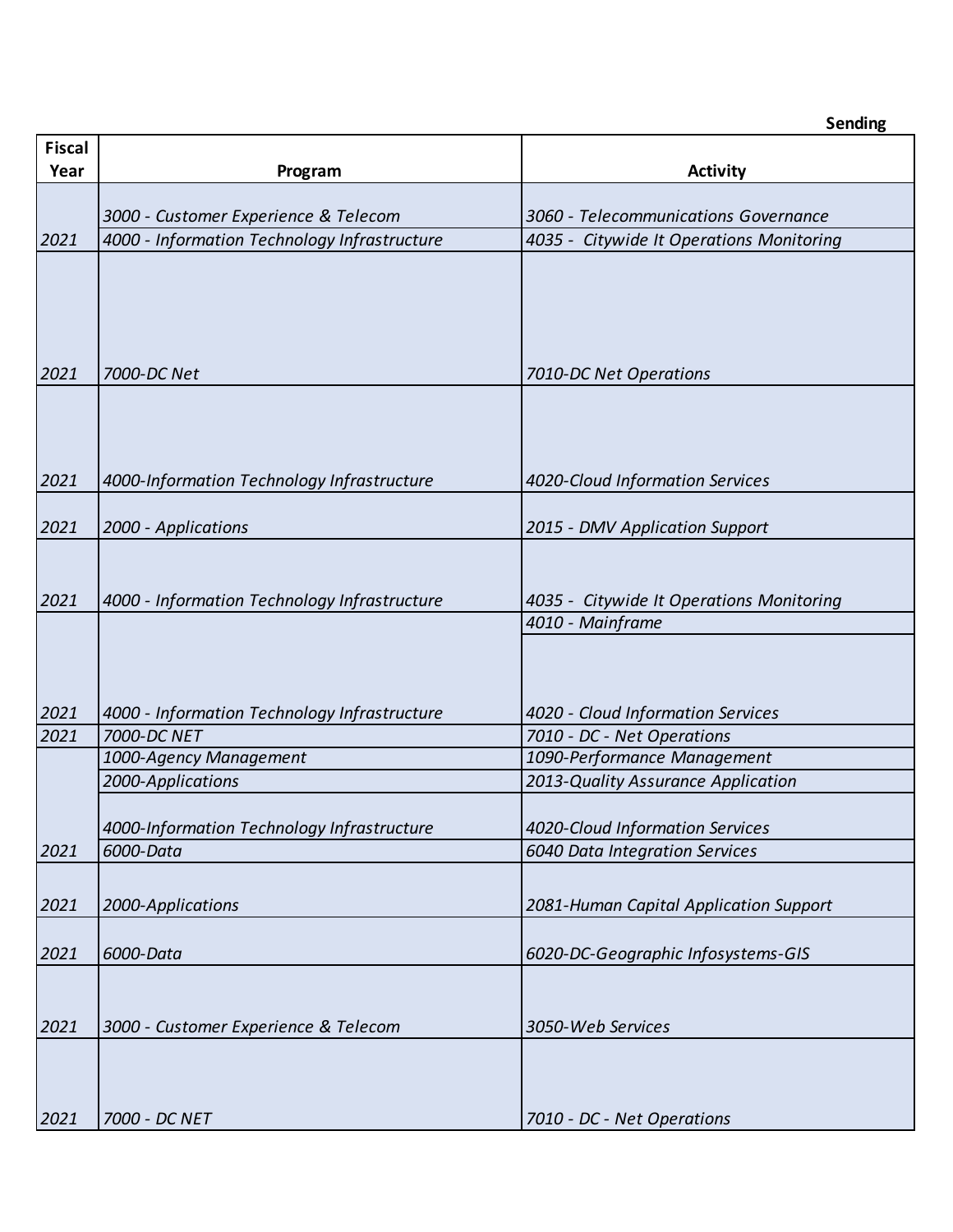| <b>Fiscal</b> |                                            |                                       |
|---------------|--------------------------------------------|---------------------------------------|
| Year          | Program                                    | <b>Activity</b>                       |
|               |                                            |                                       |
|               |                                            |                                       |
| 2021          | 3000 - Customer Experience & Telecom       | 3050-Web Services                     |
|               |                                            | 2010-Development and Operations       |
|               | 2000-Applications                          | 2012-Electronic Document Management   |
|               |                                            | 3040-Octo Helps                       |
|               |                                            | 3040-Octo Helps                       |
|               | 3000-Customer Experience & Telecom         | 3050-Web Services                     |
| 2021          | 6000-Data                                  | 6030-Data Analytics and Transparency  |
|               |                                            |                                       |
| 2021          | 3000 - Customer Experience & Telecom       | 3040 - Octo Helps                     |
|               |                                            |                                       |
| 2021          | 3000 - Customer Experience & Telecom       | 3037-Digitial Inclusion Initiative    |
|               |                                            |                                       |
|               |                                            |                                       |
|               |                                            |                                       |
|               |                                            |                                       |
| 2021          | 4000-Information Technology Infrastructure | 4020-Cloud Information Services       |
|               |                                            | 1080-Communications                   |
|               |                                            |                                       |
|               |                                            | 1090-Performance Management           |
|               | 1000-Agency Management                     |                                       |
|               |                                            | 2010-Development and Operations       |
|               |                                            |                                       |
|               | 2000-Applications                          | 2013-Application Quality Assurance    |
|               |                                            | 3020-IT Contract Management           |
|               |                                            |                                       |
|               |                                            | 3040-Octo Helps                       |
|               |                                            |                                       |
|               | 3000-Customer Experience & Telecom         | 3050-Web Services                     |
|               |                                            |                                       |
|               |                                            |                                       |
|               |                                            | 4010-Mainframe                        |
|               |                                            | 4020-Cloud Information Services       |
|               |                                            |                                       |
|               | 4000-Information Technology Infrastructure | 4050-Citywide Email and Collaboration |
|               |                                            |                                       |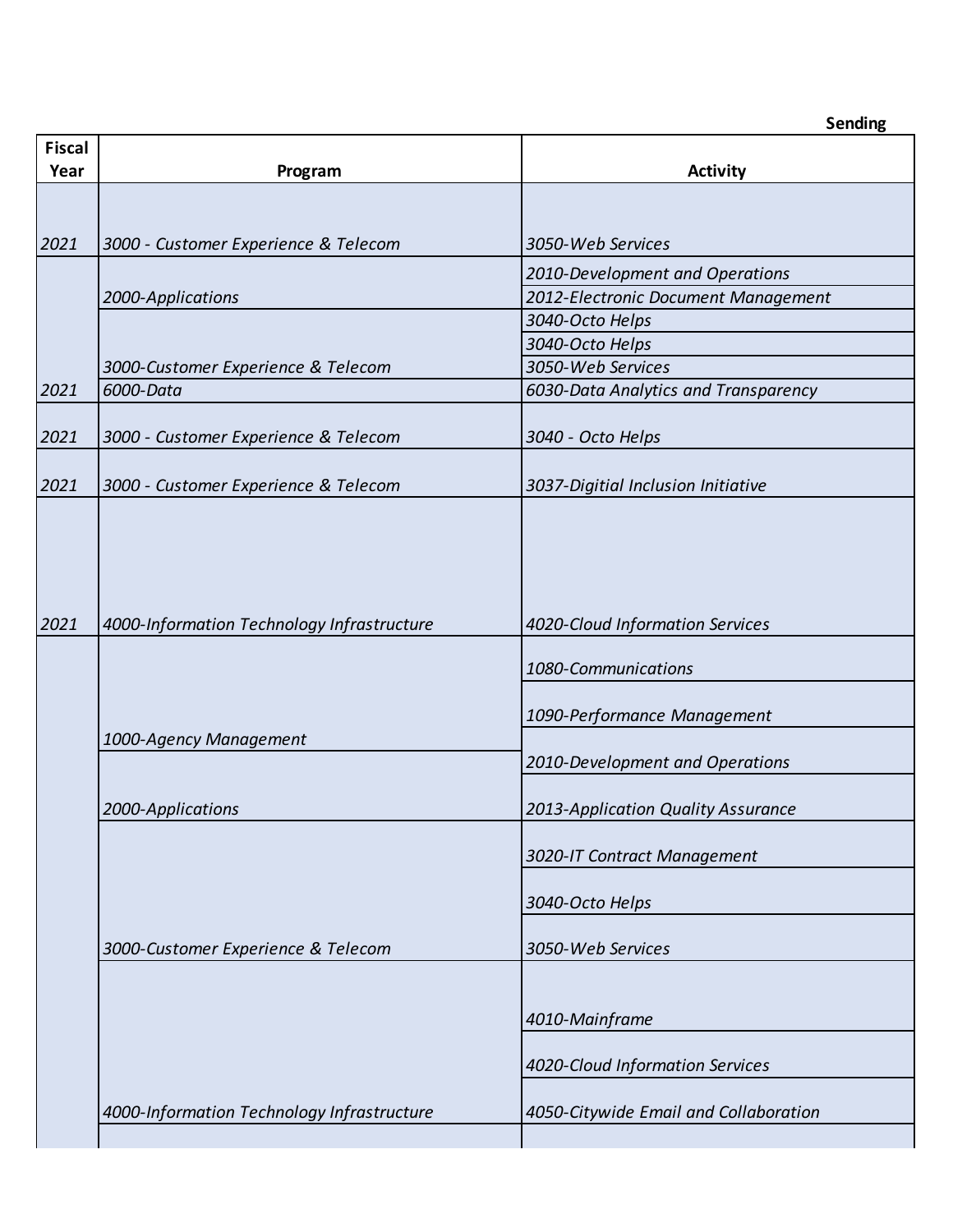| <b>Fiscal</b> |                                            |                                      |  |  |  |
|---------------|--------------------------------------------|--------------------------------------|--|--|--|
| Year          | Program                                    | <b>Activity</b>                      |  |  |  |
|               | 5000-Information Technology Security       | 5010-Security Operations             |  |  |  |
|               |                                            | 6020-DC-Geographic Info Systems-GIS  |  |  |  |
| 2021          | 6000-Data                                  | 6030-Data Analytics and Transparency |  |  |  |
|               |                                            | 1080-Communications                  |  |  |  |
|               | 1000-Agency Management                     | 1090-Performance Management          |  |  |  |
|               | 2000-Applications                          | 2010-Development and Operations      |  |  |  |
|               | 3000-Customer Experience & Telecom         | 3020-IT Contract Management          |  |  |  |
|               |                                            | 3040-Octo Helps                      |  |  |  |
|               |                                            | 3050-Web Services                    |  |  |  |
|               |                                            | 3060-Telecommunications Governance   |  |  |  |
|               |                                            | 4010-Mainframe                       |  |  |  |
|               | 4000-Information Technology Infrastructure | 4020-Cloud Information Services      |  |  |  |
|               | 5000-Information Technology Security       | 5010-Security Operations             |  |  |  |
|               |                                            | 6020-DC-Geographic Info Systems-GIS  |  |  |  |
| 2021          | 6000-Data                                  | 6030-Data Analytics and Transparency |  |  |  |
| 2021          | 6000-Data                                  | 6030-Data Analytics and Transparency |  |  |  |
| 2021          | 4000-Information Technology Infrastructure | 4010-Mainframe                       |  |  |  |
| 2021          | 4000-Information Technology Infrastructure | 4020-Cloud Information Services      |  |  |  |
| 2021          | 3000 - Customer Experience & Telecom       | 3040 - Octo Helps                    |  |  |  |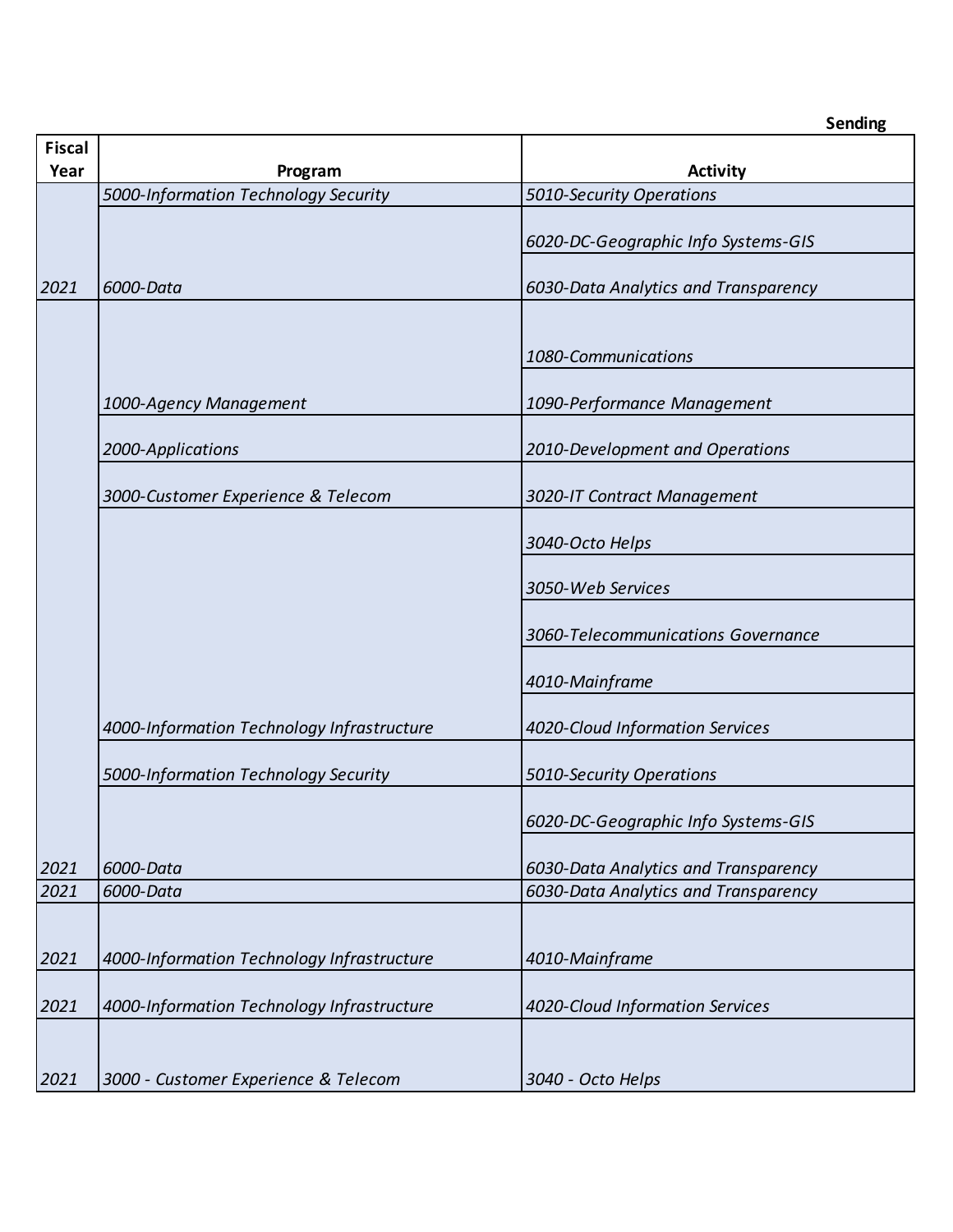| <b>Fiscal</b><br>Year | Program                                    | <b>Activity</b>                       |  |  |
|-----------------------|--------------------------------------------|---------------------------------------|--|--|
|                       |                                            |                                       |  |  |
| 2021                  | 4000-Information Technology Infrastructure | 4020-Cloud Information Services       |  |  |
|                       |                                            | 1010-Personnel                        |  |  |
|                       | 1000-Agency Management                     | 1090-Performance Management           |  |  |
|                       | 4000-Information Technology Infrastructure | 4050-Citywide Email and Collaboration |  |  |
| 2021                  | 6000-Data                                  | 6020-DC-Geographic Infosystems-GIS    |  |  |
| 2021                  | 4000-Information Technology Infrastructure | 4020-Cloud Information Services       |  |  |
| 2021                  | 2000-Applications                          | 2010-Development and Operations       |  |  |
| 2021                  | 3000-Customer Experience & Telecom         | 3040-Octo Helps                       |  |  |
|                       |                                            |                                       |  |  |
| 2021                  | 3000-Customer Experience & Telecom         | 3040-Octo Helps                       |  |  |
| 2021                  | 3000-Customer Experience & Telecom         | 3040-Octo Helps                       |  |  |
| 2021                  | 4000-Information Technology Infrastructure | 4020-Cloud Information Services       |  |  |
| 2021                  | 4000-Information Technology Infrastructure | 4020-Cloud Information Services       |  |  |
| 2021                  | 7000-DC NET                                | 7010- DC Net Operations               |  |  |
| 2021                  | 3000 - Customer Experience & Telecom       | 3040 - Octo Helps                     |  |  |
| 2021                  | 4000-Information Technology Infrastructure | 4050-Citywide Email and Collaboration |  |  |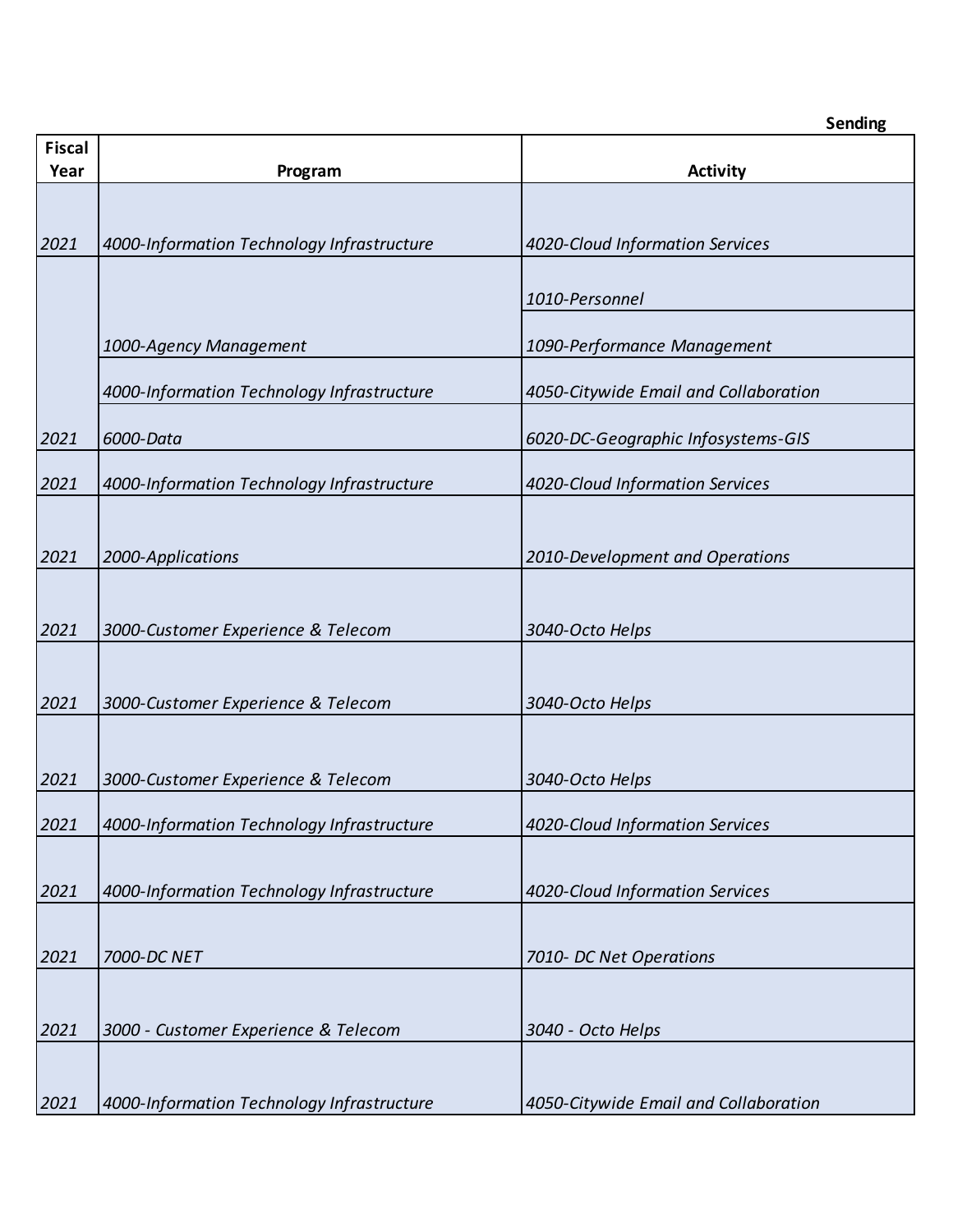| <b>Fiscal</b><br>Year | Program                                    | <b>Activity</b>                      |  |  |
|-----------------------|--------------------------------------------|--------------------------------------|--|--|
|                       |                                            |                                      |  |  |
|                       |                                            |                                      |  |  |
|                       |                                            |                                      |  |  |
| 2021                  | 7000-DC NET                                | 7010- DC Net Operations              |  |  |
|                       |                                            |                                      |  |  |
|                       |                                            |                                      |  |  |
| 2021                  | 7000-DC NET                                | 7010- DC Net Operations              |  |  |
|                       |                                            |                                      |  |  |
|                       |                                            |                                      |  |  |
| 2021                  | 4000-Information Technology Infrastructure | 4010-Mainframe                       |  |  |
|                       |                                            |                                      |  |  |
|                       |                                            |                                      |  |  |
| 2021                  | 3000 - Customer Experience & Telecom       | 3040 - Octo Helps                    |  |  |
|                       | 1000-Agency Management                     | 1090-Performance Management          |  |  |
|                       |                                            |                                      |  |  |
|                       | 2000-Applications                          | 2013-Application Quality Assurance   |  |  |
|                       |                                            |                                      |  |  |
|                       |                                            | 3020-IT Contract Management          |  |  |
|                       |                                            |                                      |  |  |
|                       |                                            | 3040-Octo Helps                      |  |  |
|                       | 3000-Customer Experience & Telecom         | 3050-Web Services                    |  |  |
|                       |                                            |                                      |  |  |
|                       | 4000-Information Technology Infrastructure | 4010-Mainframe                       |  |  |
|                       |                                            |                                      |  |  |
|                       | 5000-Information Technology Security       | 5010-Security Operations             |  |  |
|                       |                                            |                                      |  |  |
|                       |                                            | 6020-DC-Geographic Info Systems-GIS  |  |  |
| 2021                  | 6000-Data                                  | 6030-Data Analytics and Transparency |  |  |
|                       |                                            |                                      |  |  |
|                       |                                            |                                      |  |  |
| 2022                  | 6000-Data                                  | 6020-DC-Geographic Infosystems-GIS   |  |  |
|                       |                                            | 4010-Mainframe                       |  |  |
|                       | 4000-Information Technology Infrastructure | 4020-Cloud Information Services      |  |  |
|                       | 5000-Information Technology Security       | 5010 Security Operations             |  |  |
| 2022                  | 7000-DC NET                                | 7010-DC Net Operations               |  |  |
|                       |                                            |                                      |  |  |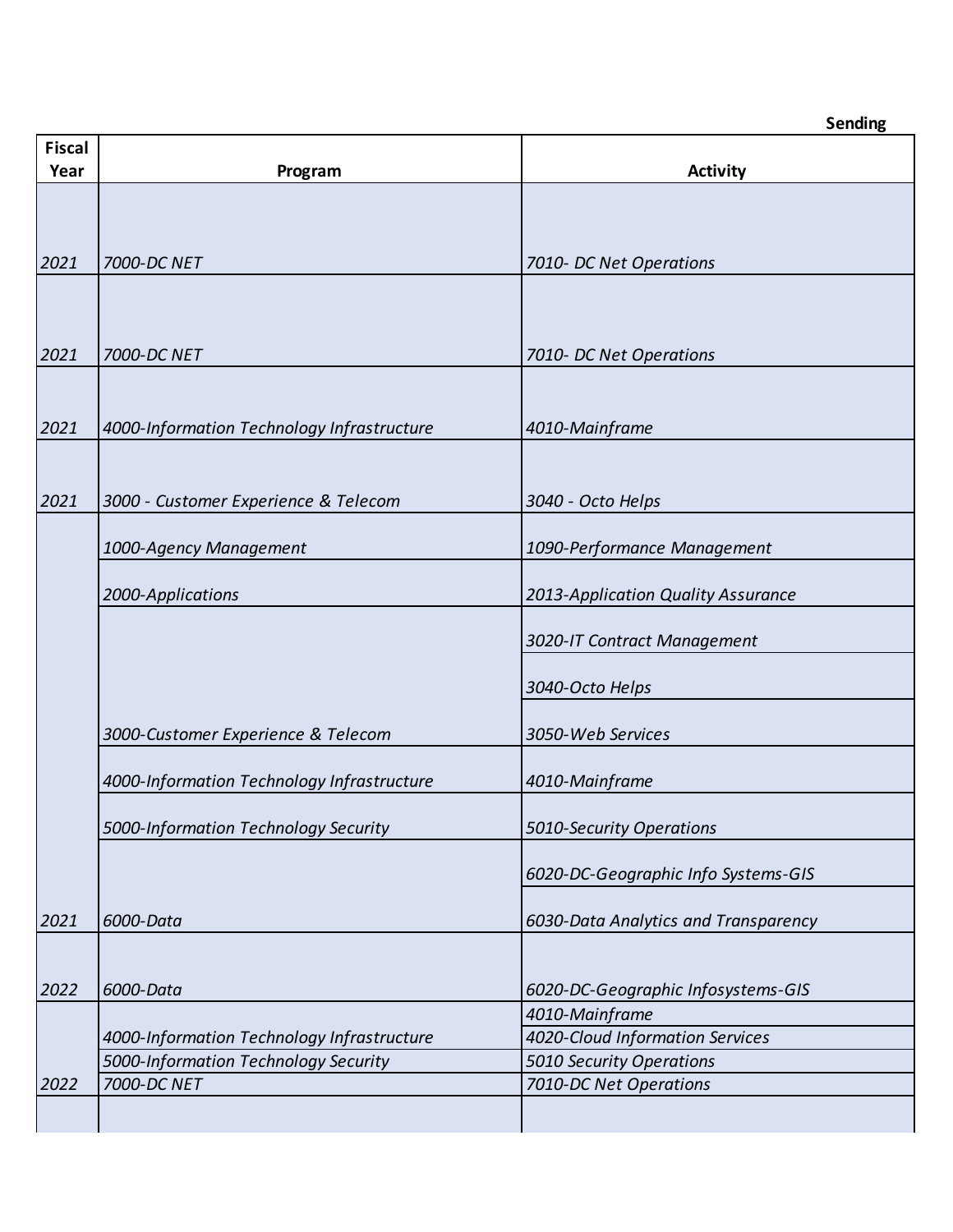| <b>Fiscal</b><br>Year | Program                                    | <b>Activity</b>                      |  |  |
|-----------------------|--------------------------------------------|--------------------------------------|--|--|
|                       |                                            |                                      |  |  |
| 2022                  | 4000-Information Technology Infrastructure | 4020-Cloud Information Services      |  |  |
|                       |                                            |                                      |  |  |
|                       |                                            |                                      |  |  |
| 2022                  | 6000-Data                                  | 6040-Data Integration Services       |  |  |
|                       | 2000-Applications                          | 2013-Applications Quality Assurance  |  |  |
|                       | 3000 - Customer Experience & Telecom       | 3040 - Octo Helps                    |  |  |
| 2022                  | 6000-Data                                  | 6040 Data Integration Services       |  |  |
|                       |                                            |                                      |  |  |
| 2022                  | 4000-Information Technology Infrastructure | 4010-Mainframe                       |  |  |
|                       |                                            |                                      |  |  |
| 2022                  | 6000-Data                                  | 6030-Data Analytics and Transparency |  |  |
|                       |                                            |                                      |  |  |
|                       |                                            |                                      |  |  |
| 2022                  | 6000-Data                                  | 6030-Data Analytics and Transparency |  |  |
| 2022                  | 3000-Customer Experience & Telecom         | 3040-Octo Helps                      |  |  |
|                       |                                            |                                      |  |  |
|                       |                                            |                                      |  |  |
|                       |                                            |                                      |  |  |
| 2022                  | 2000-Applications                          | 2010-Development and Operations      |  |  |
|                       |                                            |                                      |  |  |
|                       |                                            |                                      |  |  |
| 2022                  | 3000-Customer Experience & Telecom         | 3040-Octo Helps                      |  |  |
|                       |                                            |                                      |  |  |
|                       |                                            |                                      |  |  |
| 2022                  | 3000-Customer Experience & Telecom         | 3060-Telecommunications Governance   |  |  |
|                       |                                            |                                      |  |  |
|                       |                                            |                                      |  |  |
| 2022                  | 6000-Data                                  | 6020-DC-Geographic Infosystems-GIS   |  |  |
|                       |                                            |                                      |  |  |
|                       |                                            |                                      |  |  |
|                       |                                            |                                      |  |  |
|                       |                                            |                                      |  |  |
| 2022                  | 3000-Customer Experience & Telecom         | 3037-Digitial Inclusion Initiative   |  |  |
|                       |                                            |                                      |  |  |
| 2022                  | 3000 - Customer Experience & Telecom       | 3040 - Octo Helps                    |  |  |
|                       |                                            | 6030-Data Analytics and Transparency |  |  |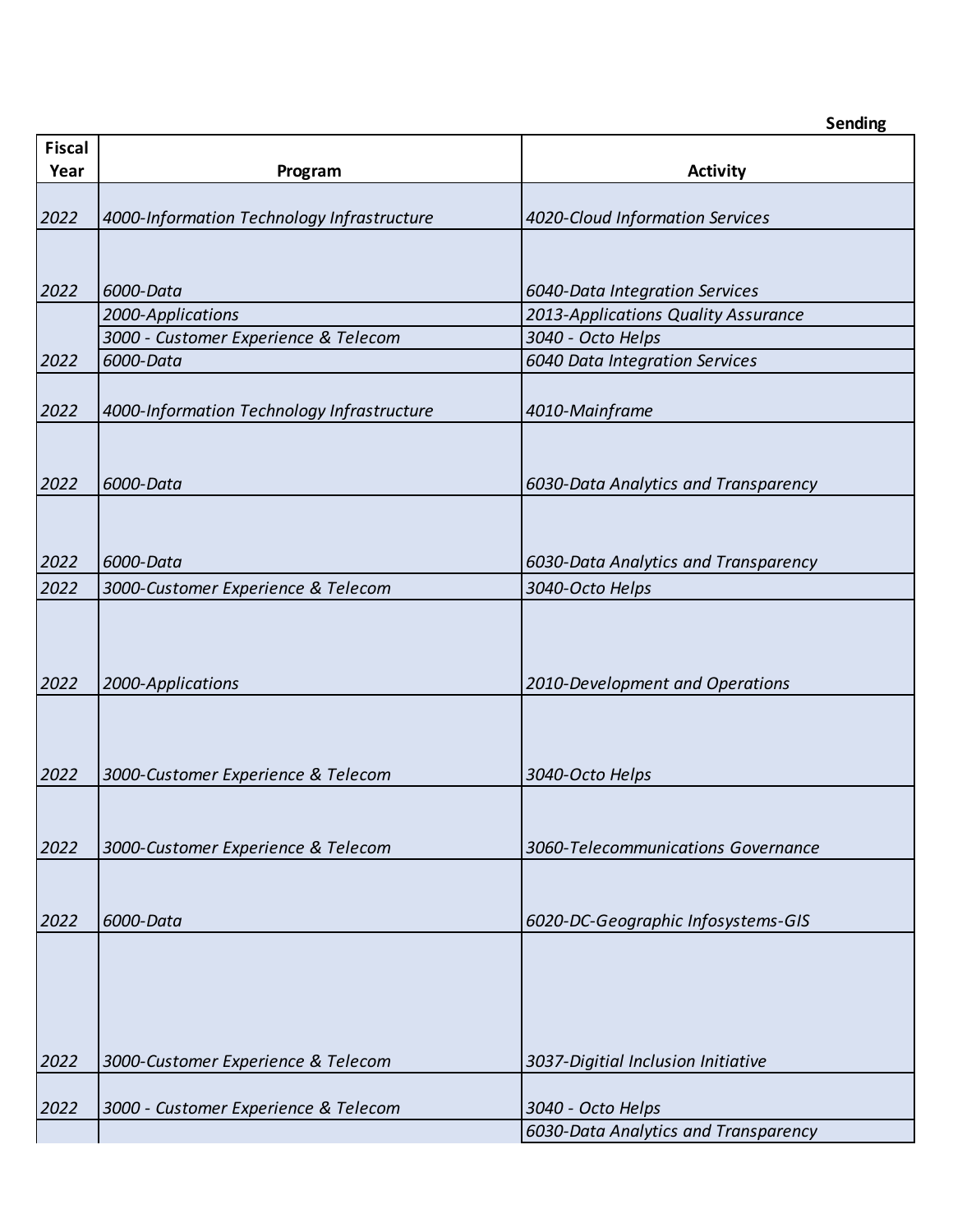| <b>Fiscal</b> |                                            |                                      |
|---------------|--------------------------------------------|--------------------------------------|
| Year          | Program                                    | <b>Activity</b>                      |
|               | 6000-Data                                  | 6020-DC-Geographic Infosystems-GIS   |
|               | 3000-Customer Experience & Telecom         | 3040-Octo Helps                      |
| 2022          | 2000-Applications                          | 2010-Development and Operations      |
| 2022          | 4000-Information Technology Infrastructure | 4020-Cloud Information Services      |
|               | 3000-Customer Experience & Telecom         | 3040-Octo Helps                      |
| 2022          | 6000-Data                                  | 6030-Data Analytics and Transparency |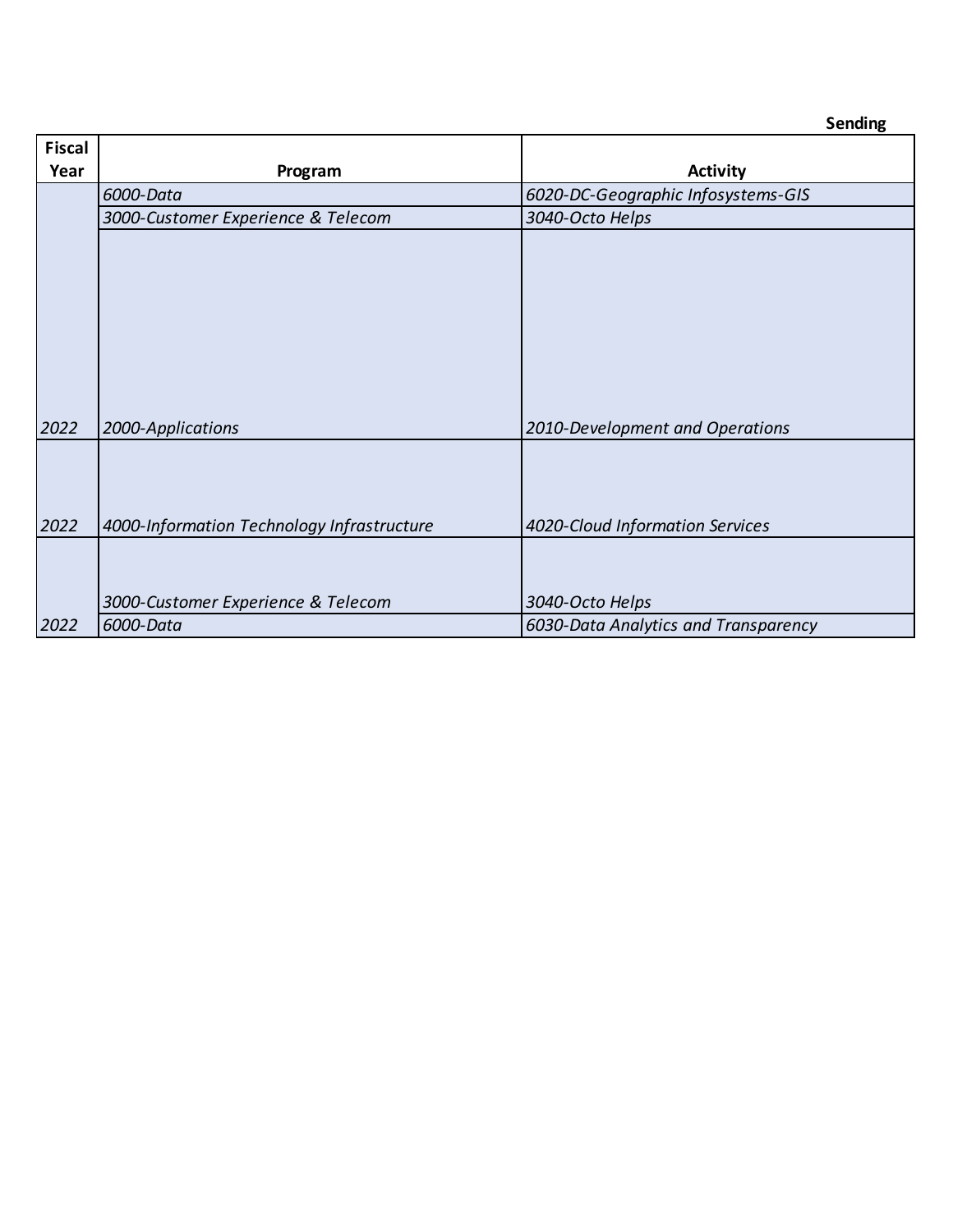| <b>Service</b> | <b>CSG</b> | <b>Amount</b>   | <b>Explanation</b>                                            |
|----------------|------------|-----------------|---------------------------------------------------------------|
| N/A            | 11         | (2,098.26)      |                                                               |
| N/A            | 14         | (612.67)        | Reprogramming to align FY21 budget authority                  |
| N/A            | 41         | (326,060.00)    | and revenue received for DCPS MOU                             |
|                |            |                 |                                                               |
|                | 11         | (691,474.02)    |                                                               |
|                | 14         | (117,948.54)    |                                                               |
|                | 41         | (984,095.42)    |                                                               |
|                |            |                 | Reprogram to realign FY21 DCNET intra-district                |
| N/A            | 40         | (26,891.56)     | budget authority with revised revenue estimates               |
|                |            |                 |                                                               |
|                | 11         | (149,582.73)    |                                                               |
|                | 14         | (36,248.06)     |                                                               |
|                |            |                 | Reprogram to realign FY21 CIS intra-district                  |
| N/A            | 40         | (2, 147.29)     | budget authority with actual revenue collection               |
|                | 11         | (143, 646)      | Reprogram from PS budget to fund IT Consulting                |
| N/A            | 14         | (32,464)        | Services within OCTO DMV program                              |
|                |            |                 |                                                               |
|                |            |                 | Reprogram from contract budget to support                     |
| N/A            | 41         | (326,060.00)    | software License renewal for OCTO NOC program                 |
| N/A            | 40         | (775.10)        |                                                               |
|                | 11         |                 |                                                               |
| N/A            |            | (64, 832.43)    |                                                               |
| N/A            | 14         | (18, 930.40)    | Align budget authority with revenue collections               |
|                | 40         |                 |                                                               |
| N/A            |            | (4, 269.14)     | for FY21 IT Assessments within Infrastructure                 |
| N/A            | 40         | (2,871.85)      | Programs.                                                     |
| N/A            | 41         | (2,210.44)      |                                                               |
| N/A            | 40         | (1, 565.00)     |                                                               |
|                | 41         |                 | $(7,073.96)$ Align properly the budget authority with revenue |
| N/A            | 40         |                 | (7,073.97) collected for the FY21 DCAS MOU for several        |
| N/A            | 41         | (3,409.16)      | OCTO programs                                                 |
|                |            |                 | Reprogram from Software to Contractual services               |
| N/A            | 40         | (71,890.00)     | within OCTO Peoples of t program                              |
|                |            |                 | Reprogram budget authority to support OCTO-                   |
| N/A            | 40         | (22, 725.80)    | HSEMA MOU for WebEOC to CAD Integration                       |
|                |            |                 | Reprogram budget authority from Software                      |
|                |            |                 | Acquisitions to address the need for Contractual              |
| N/A            | 70         | (20,000.00)     | <b>Services</b>                                               |
|                |            |                 |                                                               |
|                | 11         | (535,000)       | Reprogram PS budget to support hardware                       |
|                | 12         | <i>(25,000)</i> | purchase and contract spend within DC Net                     |
|                |            |                 |                                                               |
| N/A            | 14         | (200,000)       | program                                                       |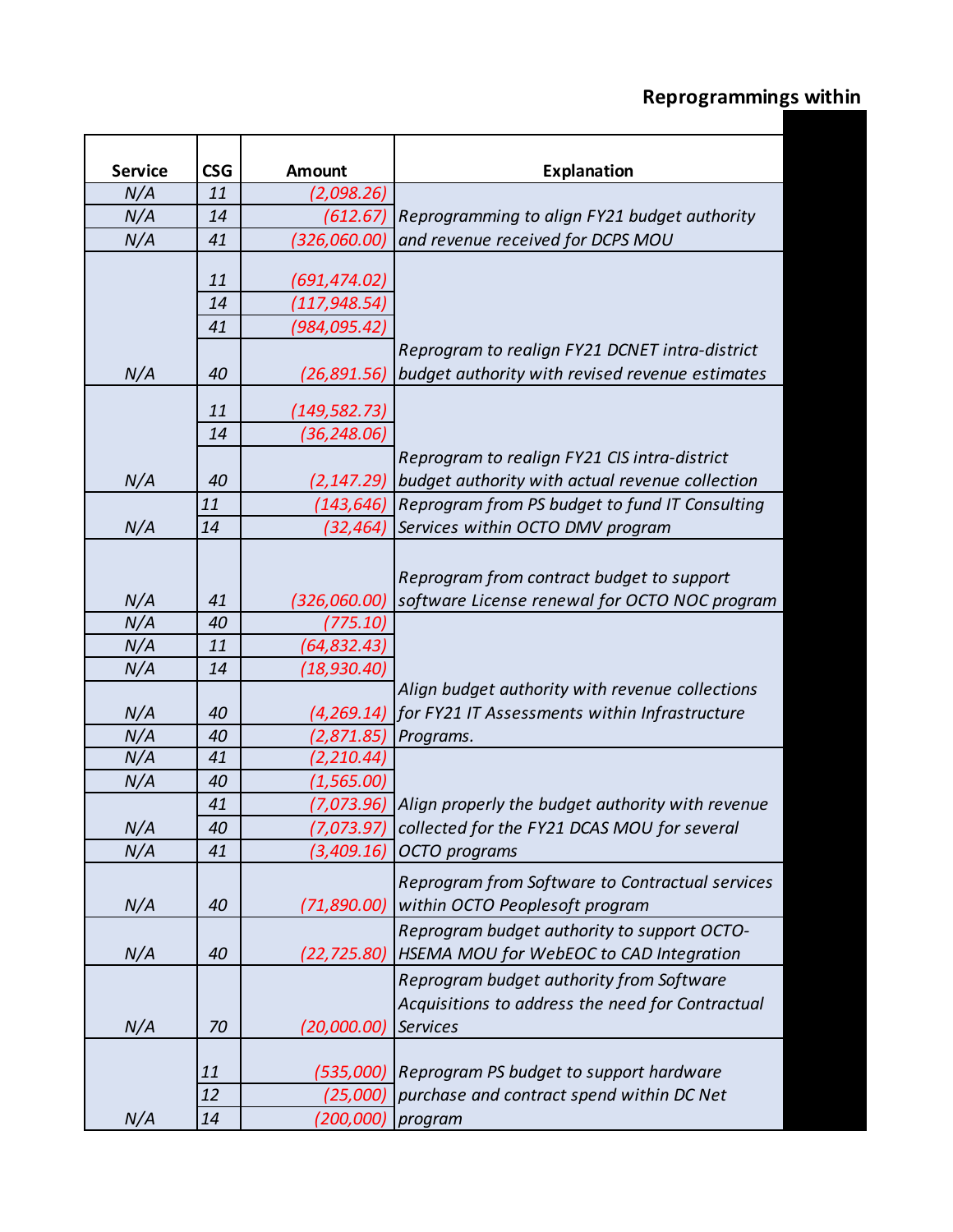| <b>Service</b> | <b>CSG</b> | Amount       | Explanation                                                                    |
|----------------|------------|--------------|--------------------------------------------------------------------------------|
|                |            |              | Reprogram budget authority from Software                                       |
|                |            |              | Acquisitions to address the need for Contractual                               |
| N/A            | 41         | (20,000.00)  | <b>Services</b>                                                                |
|                | 40         | (25,967.86)  |                                                                                |
|                | 41         | (24, 556.16) |                                                                                |
|                | 11         | (184,862.76) |                                                                                |
|                | 14         | (16,589.15)  |                                                                                |
|                | 41         | (5,303.00)   | Reprogram for budget adjustment to align with                                  |
| N/A            | 41         | (1, 316.65)  | revenue collection for Applications programs                                   |
|                | 11         | (489,396.41) | Reprogram PS budget to fund contract spending                                  |
| N/A            | 14         | (110,603.59) | for OCTO-DCPS MOU                                                              |
|                |            |              | Reprogram to adjust for the right Comp Object (IT                              |
| N/A            | 41         | (262,000.00) | Consultant) for FY21 GEER MOU                                                  |
| N/A            | 41         | (166,237.82) | Realign excess budget authority to support<br>annual license fees for six MOUs |
| N/A            | 14         | (78.36)      |                                                                                |
| N/A            | 11         | (55, 848.88) |                                                                                |
| N/A            | 14         | (12, 340.32) |                                                                                |
| N/A            | 11         | (4,905.27)   |                                                                                |
| N/A            | 14         | (908.02)     |                                                                                |
| N/A            | 11         | (30, 729.34) |                                                                                |
| N/A            | 14         | (8,544.45)   |                                                                                |
| N/A            | 11         | (15,084.22)  |                                                                                |
| N/A            | 14         | (3, 214.30)  |                                                                                |
| N/A            | $11\,$     | (1, 953.79)  |                                                                                |
| N/A            | 14         | (441.81)     |                                                                                |
| N/A            | 11         | (9,881.29)   |                                                                                |
| N/A            | 14         | (3,028.67)   |                                                                                |
| N/A            | 11         | (1, 143.92)  |                                                                                |
| N/A            | 14         | (6, 671.02)  |                                                                                |
| N/A            | 14         | (199.26)     |                                                                                |
| N/A            | 11         | (5, 731.00)  |                                                                                |
| N/A            | 14         | (1,016.73)   |                                                                                |
| N/A            | 11         | (577.80)     |                                                                                |
| N/A            | 14         | (78.42)      |                                                                                |
| N/A            | 11         | (42, 836.91) |                                                                                |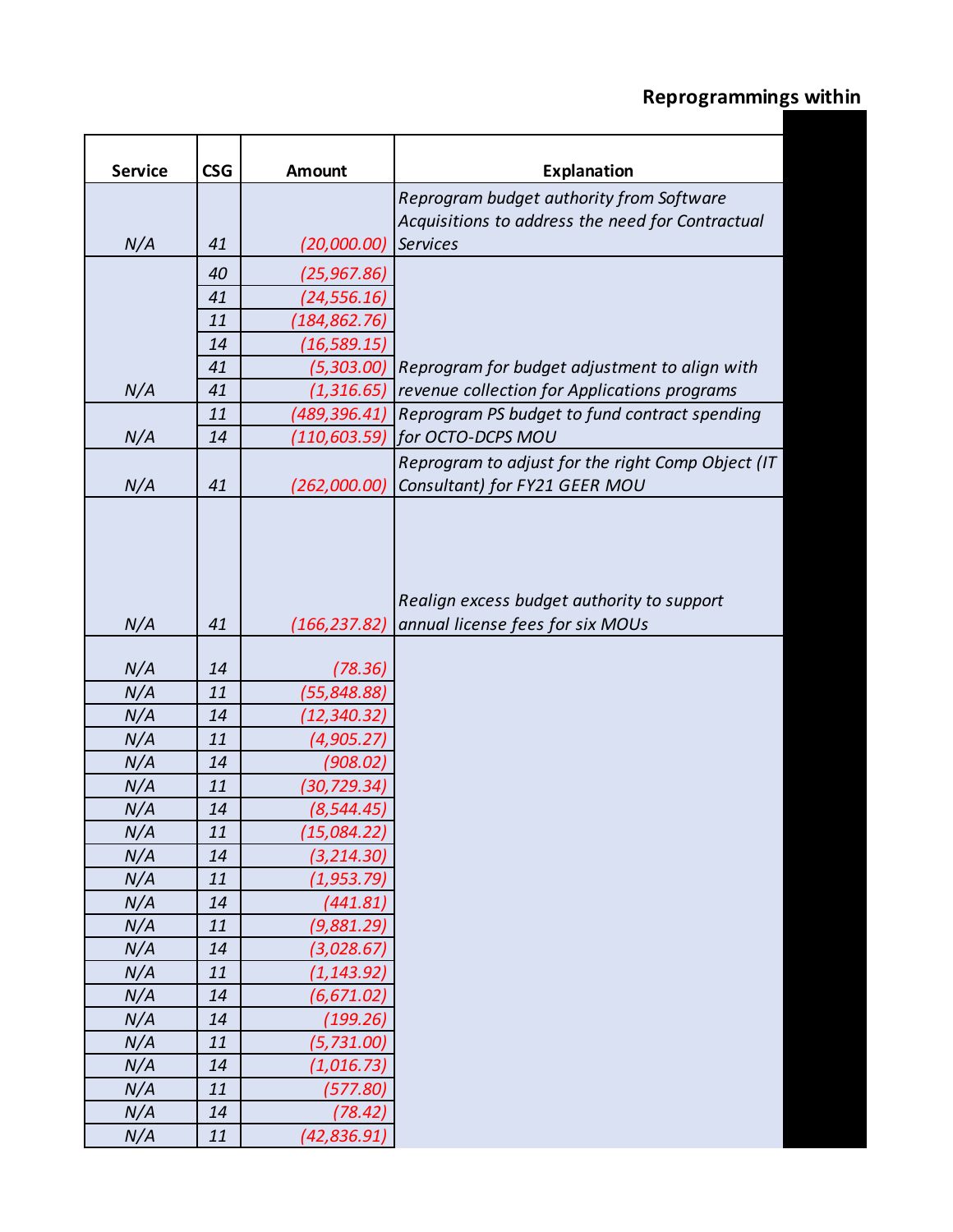| <b>Service</b> | <b>CSG</b> | <b>Amount</b> | <b>Explanation</b>                             |
|----------------|------------|---------------|------------------------------------------------|
| N/A            | 14         | (6, 671.02)   |                                                |
| N/A            | 11         | (29,863.37)   |                                                |
| N/A            | 14         | (7,385.21)    |                                                |
| N/A            | 11         | (45,868.42)   | Reallocate within Local Funds for COVID-19     |
| N/A            | 14         | (12, 724.54)  | related expenses                               |
|                |            |               |                                                |
|                | 11         | (30, 420.33)  |                                                |
| N/A            | 14         | (5,649.70)    |                                                |
|                | 11         | (58,954.81)   |                                                |
| N/A            | 14         | (13,006.47)   |                                                |
|                | 11         | (27,765.53)   |                                                |
| N/A            | 14         | (4,891.91)    |                                                |
|                | 11         | (14,982.05)   |                                                |
| N/A            | 14         | (3, 218.91)   |                                                |
|                | 11         | (3,877.16)    |                                                |
| N/A            | 14         | (876.54)      |                                                |
|                | 11         | (8, 254.29)   |                                                |
| N/A            | 14         | (3,239.44)    |                                                |
|                | 11         | (4,051.08)    |                                                |
| N/A            | 14         | (1,067.13)    |                                                |
|                | 11         | (2,621.32)    |                                                |
| N/A            | 14         | (404.25)      |                                                |
|                | 11         | (12,901.70)   |                                                |
| N/A            | 14         | (3, 286.25)   |                                                |
|                | 11         | (59,503.03)   |                                                |
| N/A            | 14         | (7,367.04)    |                                                |
|                | 11         | (34,884.71)   |                                                |
| N/A            | 14         | (7,810.29)    |                                                |
|                | 11         | (47,091.44)   | Budget transfer to help facilitate COVID-19    |
| N/A            | 14         | (14,009.61)   | expenditure reclass                            |
| N/A            | 41         | (267,780.48)  | Realign budget to fund BI/Tableau renewals     |
|                |            |               |                                                |
|                | 40         | (68,285.34)   | Reprogram to fund IT software purchase within  |
| N/A            | 41         | (47,517.61)   | Mainframe program                              |
|                |            |               | Reprogram for MS 365 license cost for EMAIL &  |
|                | 41         | (178.00)      | <b>CJCC MOU</b>                                |
|                |            |               |                                                |
|                |            |               | Reprogram from excess budget authority to fund |
| N/A            | 41         | (5,000.00)    | software maintenance cost for OCTO-DHS MOU     |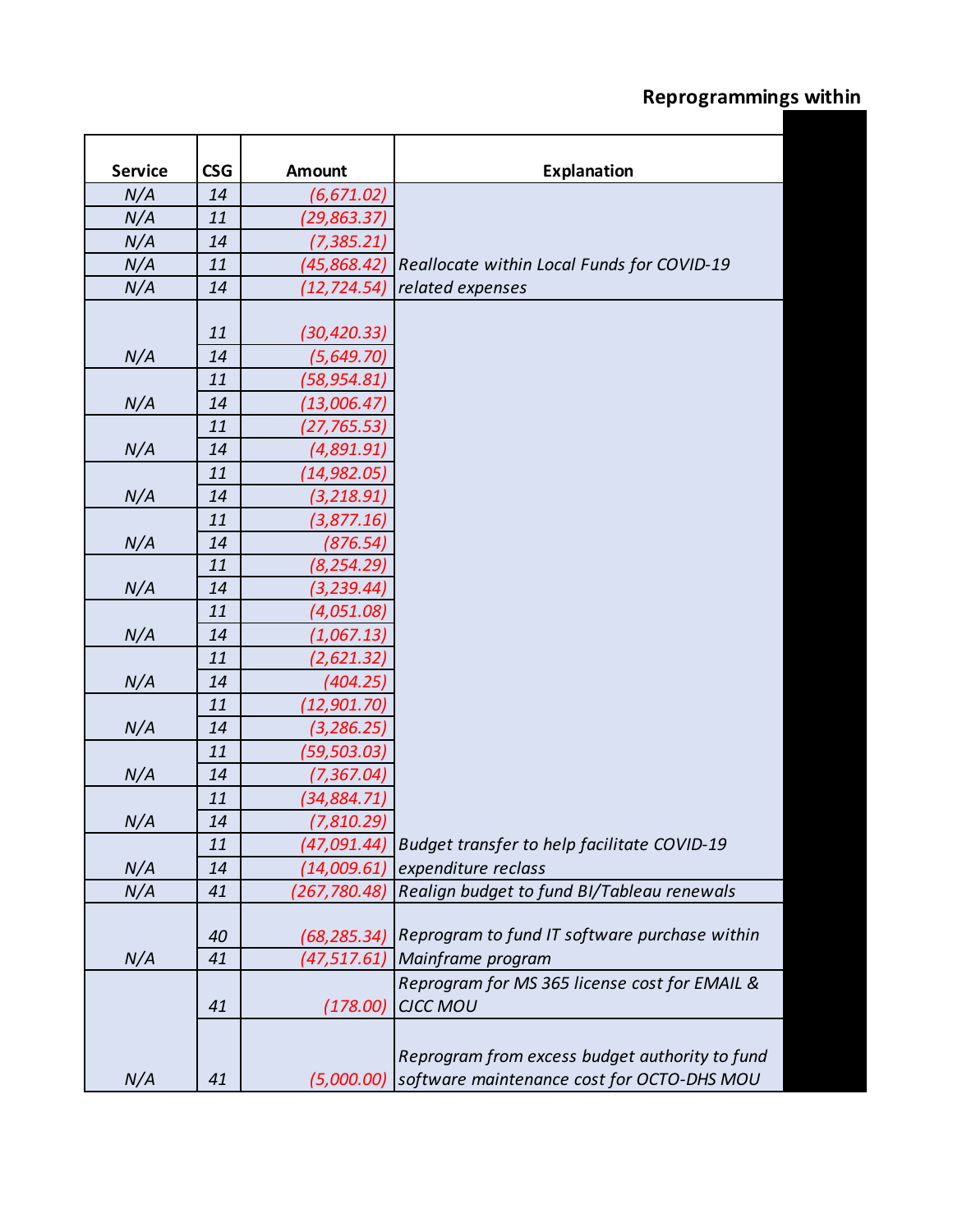| <b>Service</b> | <b>CSG</b> | <b>Amount</b> | <b>Explanation</b>                                                                       |
|----------------|------------|---------------|------------------------------------------------------------------------------------------|
|                |            |               |                                                                                          |
|                |            |               | Reprogram budget authority to support Hardware                                           |
|                | 40         | (30, 442.12)  | Purchase within OCTO-DOES UI project MOU                                                 |
|                | 11         | (120,000.00)  |                                                                                          |
|                | 14         | (12,000.00)   |                                                                                          |
|                | 11         | (222,000.00)  |                                                                                          |
|                | 14         | (66,000.00)   |                                                                                          |
|                | 11         | (27,090.00)   |                                                                                          |
|                | 14         | (7,910.00)    |                                                                                          |
|                | 11         | (23,220.00)   | Reprogram to fund Tableau License renewals for                                           |
|                | 14         | (6,780.00)    | the agency                                                                               |
|                |            |               | Realign from excess budget authority to support                                          |
| N/A            | 41         | (1,514.45)    | MS 365 annual license fees for OCTO-DACL                                                 |
|                |            |               | Realign from excess budget authority to support                                          |
|                |            |               | MS 365 annual license fees for OCTO-DACL                                                 |
|                | 41         | (16, 496.48)  | <b>MOUs</b>                                                                              |
|                |            |               |                                                                                          |
|                |            |               | Realign from excess budget authority to support                                          |
| N/A            | 41         | (4,400.00)    | website enhancement cost for OCTO-SBOE MOU                                               |
|                |            |               | Realign excess budget authority to support IT                                            |
|                |            |               | consultant cost for the DC Auditor and OCTO                                              |
|                | 41         | (122.33)      | <b>Helps MOU</b>                                                                         |
|                |            |               |                                                                                          |
|                |            |               | Realign excess budget authority to support                                               |
|                | 41         |               | license and consultant spending for OCTO-ORM<br><b>ERISK Integration Development MOU</b> |
| N/A            |            | (48,267.20)   | Realign excess budget authority to support MS                                            |
| N/A            | 41         | (537.08)      | 365 annual license fees for OCTO-DFHV MOU                                                |
|                |            |               | Reprogram PS budget authority to fund hardware                                           |
|                | 11         | (29,000.00)   | maintenance cost within OCTO Cloud Information                                           |
| N/A            | 14         | (2,000.00)    | Services program                                                                         |
| N/A            | 11         | (61,500.00)   |                                                                                          |
| N/A            | 12         | (19,500.00)   | Reprogram from PS budget to support hardware                                             |
| N/A            | 14         | (83,000.00)   | maintenance cost within DC Net program                                                   |
|                |            |               |                                                                                          |
|                |            |               | Reprogram from excess budget authority to fund                                           |
| N/A            | 41         | (465, 306.63) | software maintenance cost for OCTO-DHS MOU                                               |
|                |            |               | Reprogram IT Consultant budget authority                                                 |
|                |            |               | between OCTO Email and PASS programs per                                                 |
| N/A            | 41         | (325, 903.40) | <b>DCPS MOU spend change</b>                                                             |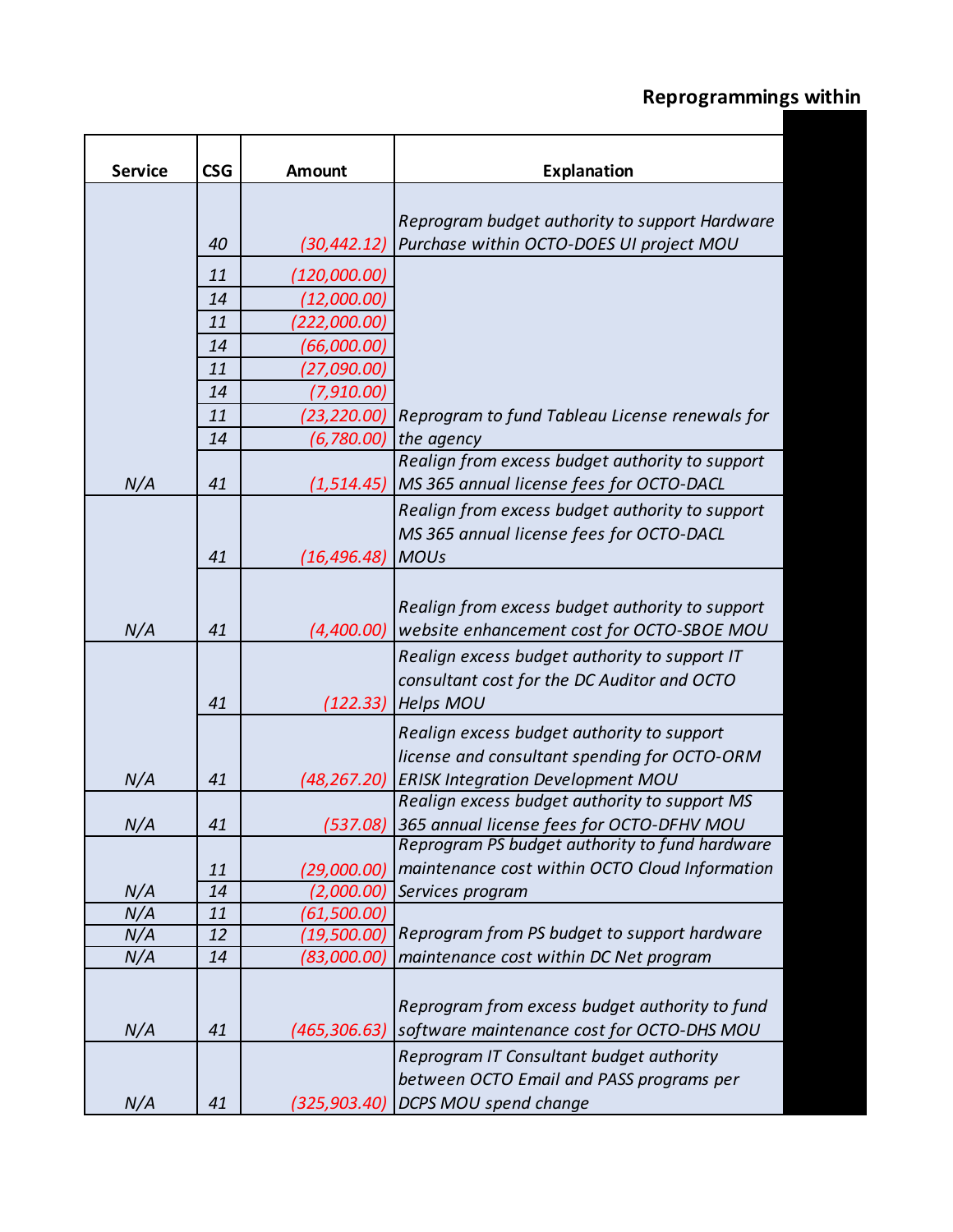| <b>Service</b> | <b>CSG</b> | <b>Amount</b> | <b>Explanation</b>                                                |
|----------------|------------|---------------|-------------------------------------------------------------------|
|                |            |               |                                                                   |
|                |            |               |                                                                   |
|                | 11         | (120,000.00)  | Reprogram from PS to NPS to help fund                             |
| N/A            | 14         | (30,000.00)   | equipment purchases for the DC Net program                        |
|                |            |               |                                                                   |
|                |            |               |                                                                   |
|                | 40         | (65, 781.78)  | Reprogram from PS to NPS to help fund                             |
| N/A            | 41         | (17,575.00)   | equipment purchases for the DC Net program                        |
|                |            |               | Reprogram within NPS budget authority to fund                     |
|                |            |               | hardware acquisition (new laptops) for OCTO                       |
| N/A            | 40         | (81, 610.90)  | Mainframe program                                                 |
|                |            |               |                                                                   |
|                |            |               | Reprogram contract budget to support hardware                     |
| N/A            | 41         | (188, 280.00) | maintenance services within OCTOHelps program                     |
|                | 11         | (91,961.36)   |                                                                   |
| N/A            | 14         | (22,662.95)   |                                                                   |
|                | 11         | (9,643.55)    |                                                                   |
| N/A            | 14         | (2,821.67)    |                                                                   |
|                | 11         | (49,836.46)   |                                                                   |
| N/A            | 14         | (10,612.68)   |                                                                   |
|                | 11         | (8,792.06)    |                                                                   |
| N/A            | 14         | (2,000.36)    |                                                                   |
|                | 11         | (48,936.54)   |                                                                   |
| N/A            | 14         | (10,483.88)   |                                                                   |
|                | 11         | (286.50)      |                                                                   |
| N/A            | 14         | (36.21)       |                                                                   |
|                | 11         | (28,864.92)   |                                                                   |
| N/A            | 14         | (4, 162.20)   |                                                                   |
|                | 11         | (16,420.05)   |                                                                   |
| N/A            | 14         | (3, 565.83)   |                                                                   |
|                | 11         | (70,982.10)   | Reallocate within Local Funds for COVID-19                        |
| N/A            | 14         | (20, 296.20)  | related expenses<br>REALLOCATION - Exercise to move 6020 ID (1363 |
|                |            |               | Only) budget to new PCA with proper indicator                     |
| N/A            | 41         | (185,411.23)  | for program level reporting                                       |
|                | 41         | (1, 182.17)   |                                                                   |
|                | 41         | (31, 240.48)  | Reprogram to align allotments with DCAS                           |
|                | 40         | (915.97)      | allocations as stated by the Department of Health                 |
| N/A            | 41         | (899.10)      | Care Finance                                                      |
|                |            |               |                                                                   |
|                | 11         |               | (3,572.60) Reprogram to align budget authority and revenue        |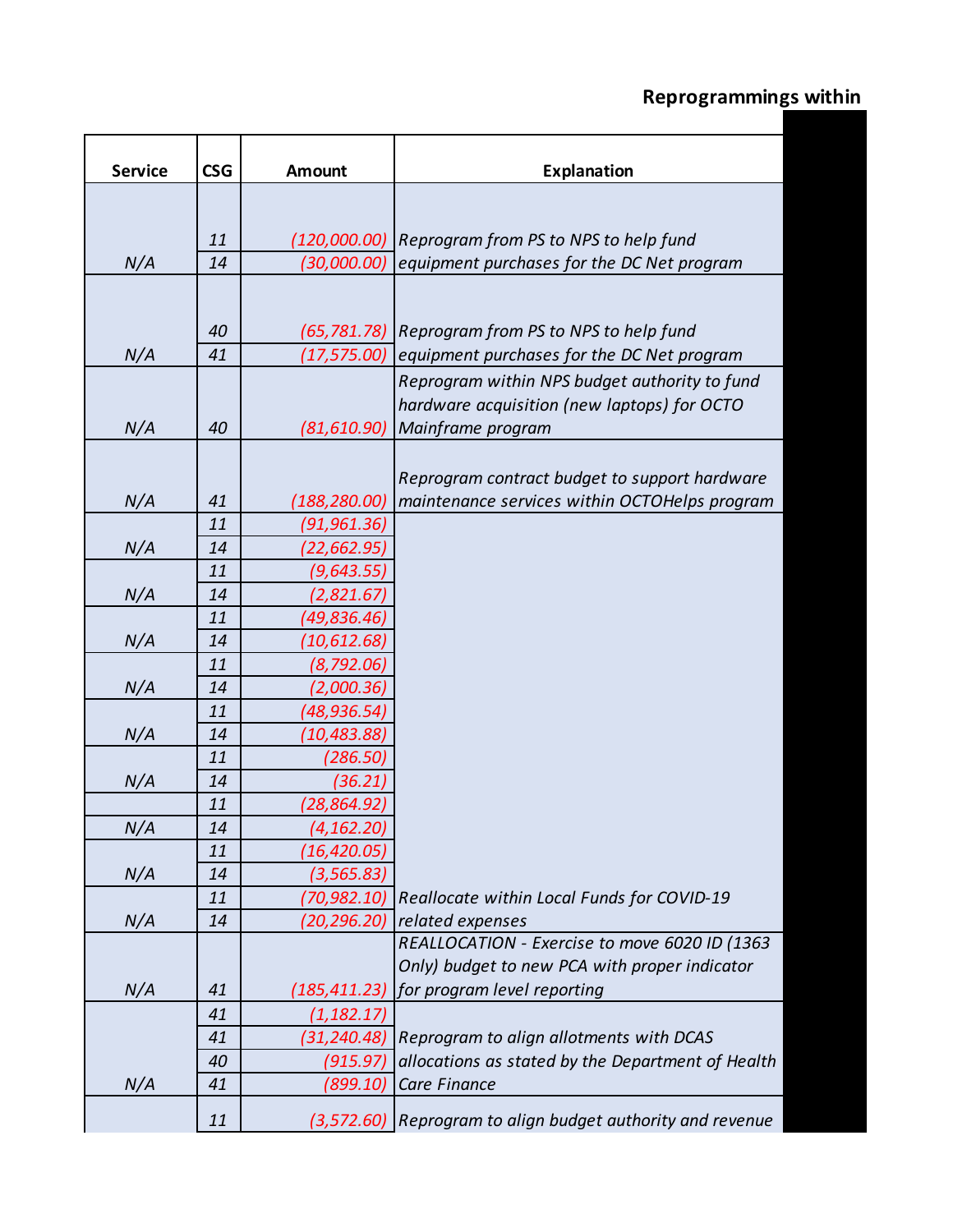| <b>Service</b> | <b>CSG</b> | <b>Amount</b>                    | <b>Explanation</b>                                                              |
|----------------|------------|----------------------------------|---------------------------------------------------------------------------------|
|                | 14         | (4,463.46)                       | collections for the Cloud Information Services                                  |
| N/A            | 40         | (683.64)                         | program                                                                         |
|                |            |                                  | Reprogram within NPS budget authority to fund                                   |
|                |            |                                  | hardware acquisition (new laptops) for OCTO                                     |
| N/A            | 41         | (5,918.19)                       | Mainframe program                                                               |
|                | 40         | (2,070.00)                       |                                                                                 |
|                | 41         | (528.74)                         | FY21 DCAS realignment in 3 Applications                                         |
|                | 40         |                                  | (100.00) programs (2013, 3040, and 6030)                                        |
|                |            |                                  | Reprogram funds from 0417 to 0442 due to                                        |
| N/A            | 41         | (47, 517.60)                     | change in Mainframe program spend plan                                          |
|                |            |                                  | Properly align budget and revenue received as                                   |
|                |            |                                  | part of the FY22 IT Assessment for the Data                                     |
| N/A            | 41         | (108,495.95)                     | Analytics and Transparency program                                              |
|                |            |                                  |                                                                                 |
|                | 14         |                                  | (3,433.34) Reprogram from PS to NPS to help fund                                |
| N/A            | 41         | (91, 879.10)                     | equipment purchases for the DC Net program                                      |
| N/A            | 41         | (1,419,780.00)                   | Correction of Object on Contingency Batch                                       |
|                |            |                                  |                                                                                 |
|                |            |                                  | Reprogram to properly align budget and revenue                                  |
|                | 40         | (17, 147.00)                     | received as part of the FY22 IT Assessment for                                  |
| N/A            | 41         | (63,000.00)                      | the Data Analytics and Transparency program                                     |
|                |            |                                  | Reprogram to properly align budget and revenue                                  |
|                |            |                                  | received as part of the FY22 IT Assessment for                                  |
| N/A            | 11         | (182,809.55)                     | the OCTO Helps program                                                          |
|                |            |                                  |                                                                                 |
|                |            |                                  |                                                                                 |
| N/A            | 31         | (276,394.92)                     | <b>Correction of Contingency Allocation</b>                                     |
|                |            |                                  | Reprogram to properly align budget and revenue                                  |
|                |            |                                  | received as part of the FY22 IT Assessment for                                  |
| N/A            | 41         | (24, 743.59)                     | the GIS program                                                                 |
|                |            |                                  |                                                                                 |
|                | 11         | (161, 696.00)                    |                                                                                 |
|                |            |                                  |                                                                                 |
|                | 14         | (36, 543.30)                     |                                                                                 |
|                | 41         |                                  |                                                                                 |
| N/A            | 11         | (4, 150, 605.01)<br>(816,399.98) | <b>Reallocation of ARPA Funds</b><br>Reprogram funds due to change in the buyer |
| N/A            | 14         | (238,380.00)                     | agency funding source                                                           |
|                | 41         | (2,004.41)                       |                                                                                 |
|                |            |                                  |                                                                                 |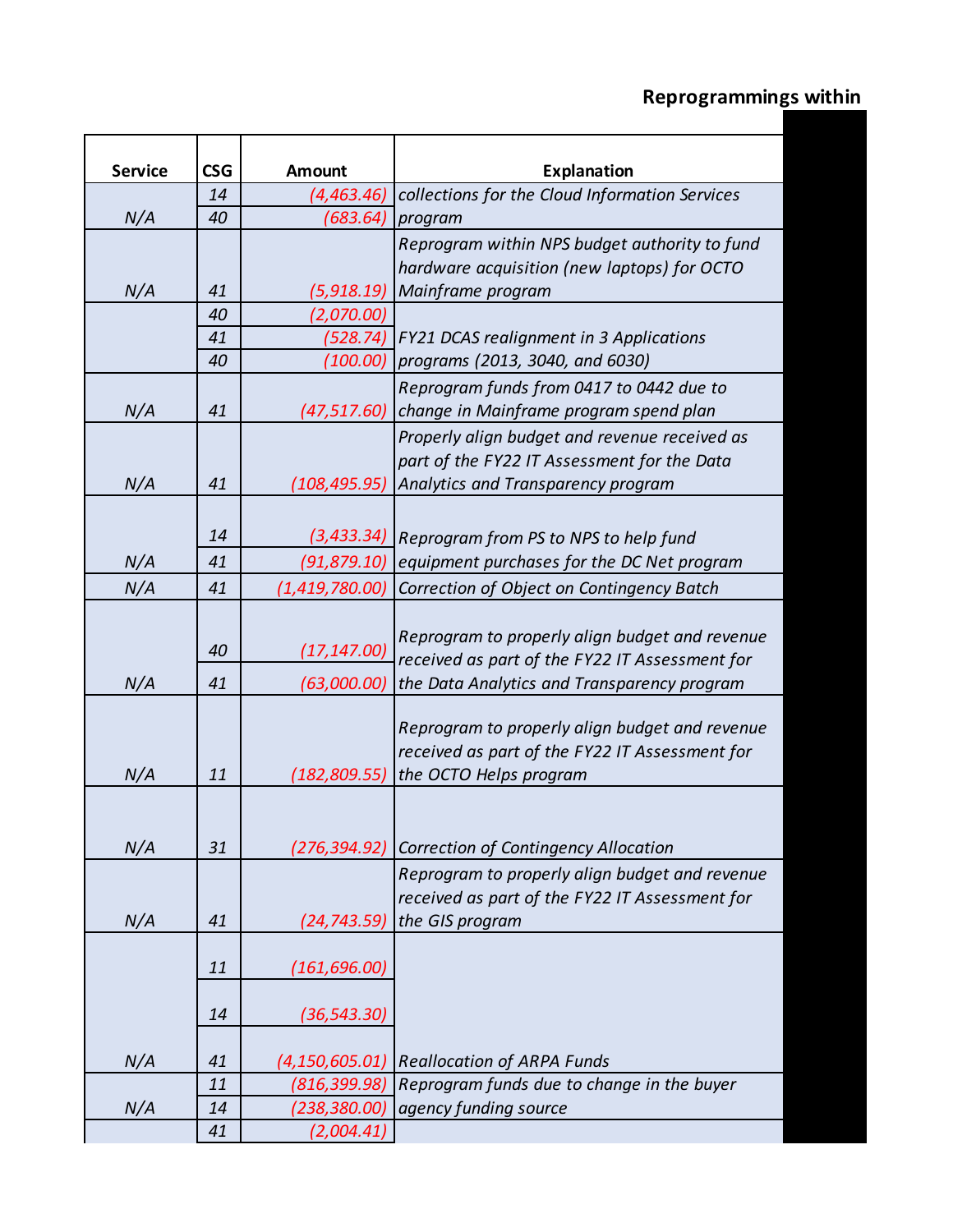| <b>Service</b> | CS <sub>G</sub> | Amount       | <b>Explanation</b>                               |
|----------------|-----------------|--------------|--------------------------------------------------|
| N/A            | 41              | (24,743.59)  |                                                  |
| N/A            | 41              | (18, 482.58) | Reprogram excess budget authority to the MOU     |
|                |                 |              | between the Office of Unified Communications     |
|                |                 |              | and the Data Analytics and Transparency and      |
|                |                 |              | Geographic Info Systems-GIS continued            |
|                |                 |              | Geographic Information System (GIS) programs     |
|                |                 |              | for the maintenance of OUC's Computer Aided      |
|                |                 |              | Dispatch (CAD) map including streets, addresses, |
|                |                 |              | and place names. GIS will provide OUC with       |
|                |                 |              | updates to the CAD map during FY22 and will      |
| N/A            | 41              | (28, 404.66) | provide onsite data analytics support to OUC.    |
|                |                 |              |                                                  |
|                |                 |              | This reprogramming is to realign IT Hardware and |
|                |                 |              | Software Maintenance budget to IT Consultant     |
| N/A            | 40              | (272,794.75) | Contracts due to a change in spend plan.         |
|                |                 |              |                                                  |
|                |                 |              | This is to reprogram budget authority to align   |
|                | 41              | (2,562.00)   | with the DCAS MOU as stated by the Department    |
| N/A            | 40              |              | (10,000.00) of Health Care Finance for DCAS.     |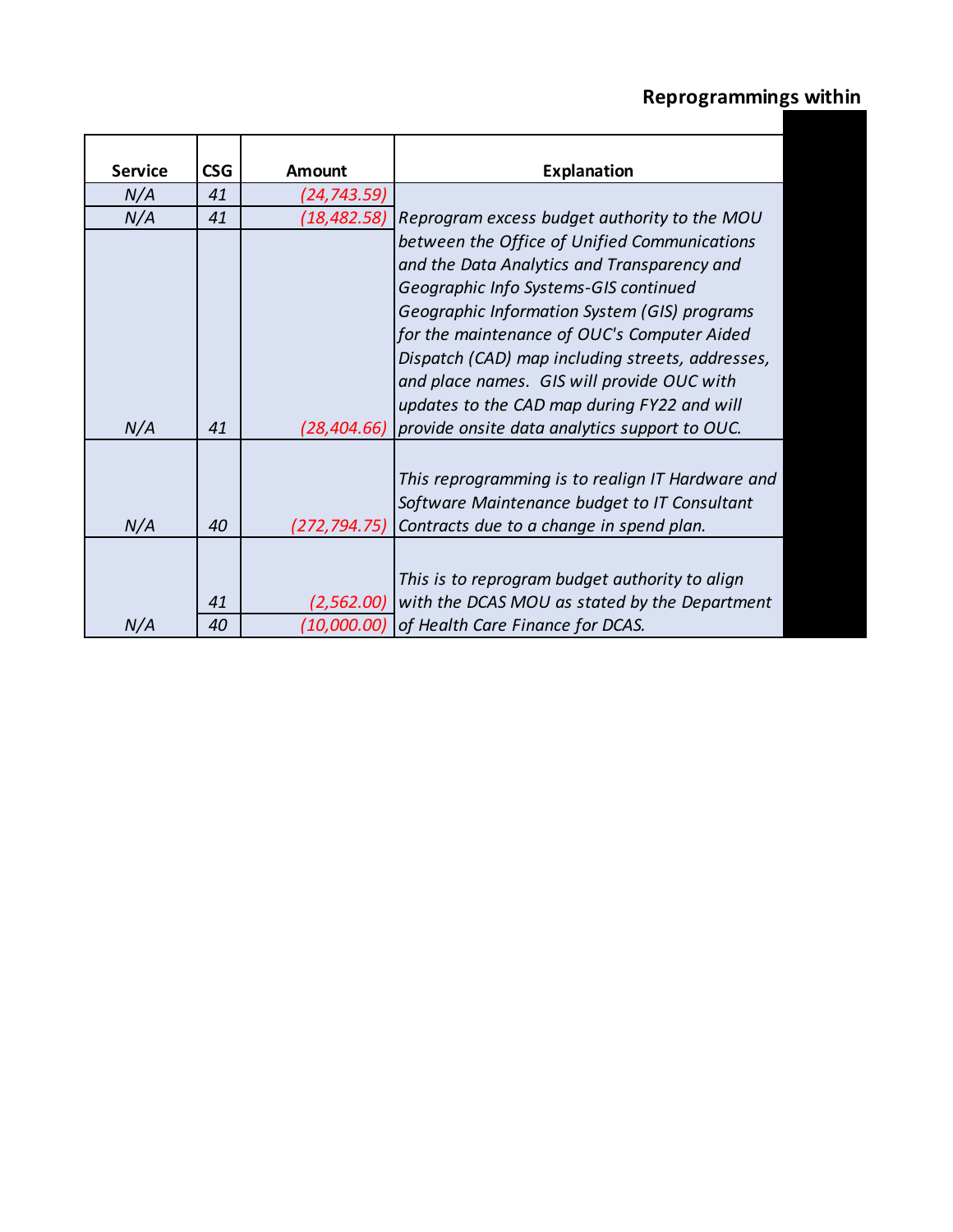|                                              | <b>Receiving</b>                                          |                |
|----------------------------------------------|-----------------------------------------------------------|----------------|
|                                              |                                                           | <b>Service</b> |
| Program<br>2000 - Applications               | <b>Activity</b><br>2080 - Procurement Application Support | N/A            |
| 3000 - Customer Experience & Telecom         | 3040 - Octo Helps                                         | N/A            |
| 4000 - Information Technology Infrastructure | 4035 - Citywide It Operations Monitoring                  | N/A            |
|                                              |                                                           |                |
| 7000-DC Net                                  | 7010-DC Net Operations                                    | N/A            |
| 4000-Information Technology Infrastructure   | 4020-Cloud Information Services                           | N/A            |
|                                              |                                                           | N/A            |
| 2000 - Applications                          | 2015 - DMV Application Support                            | N/A            |
| 4000 - Information Technology Infrastructure | 4035 - Citywide It Operations Monitoring                  | N/A<br>N/A     |
|                                              |                                                           | N/A            |
|                                              |                                                           | N/A            |
|                                              |                                                           |                |
| 4000 - Information Technology Infrastructure | 4020 - Cloud Information Services                         | N/A            |
| 7000-DC NET                                  | 7010 - DC - Net Operations                                | N/A            |
| 1000-Agency Management                       | 1090-Performance Management                               | N/A            |
| 2000-Applications                            | 2013-Quality Assurance Application                        | N/A            |
|                                              |                                                           | N/A            |
| 4000-Information Technology Infrastructure   | 4020-Cloud Information Services                           | N/A            |
| 6000-Data                                    | 6040 Data Integration Services                            | N/A            |
|                                              |                                                           |                |
| 2000-Applications                            | 2081-Human Capital Application Support                    | N/A            |
| 6000-Data                                    | 6040 Data Integration Services                            | N/A            |
| 3000 - Customer Experience & Telecom         | 3050-Web Services                                         | N/A            |
|                                              |                                                           | N/A            |
|                                              |                                                           | N/A            |
|                                              |                                                           | N/A            |
| 7000 - DC NET                                | 7010 - DC - Net Operations                                | N/A            |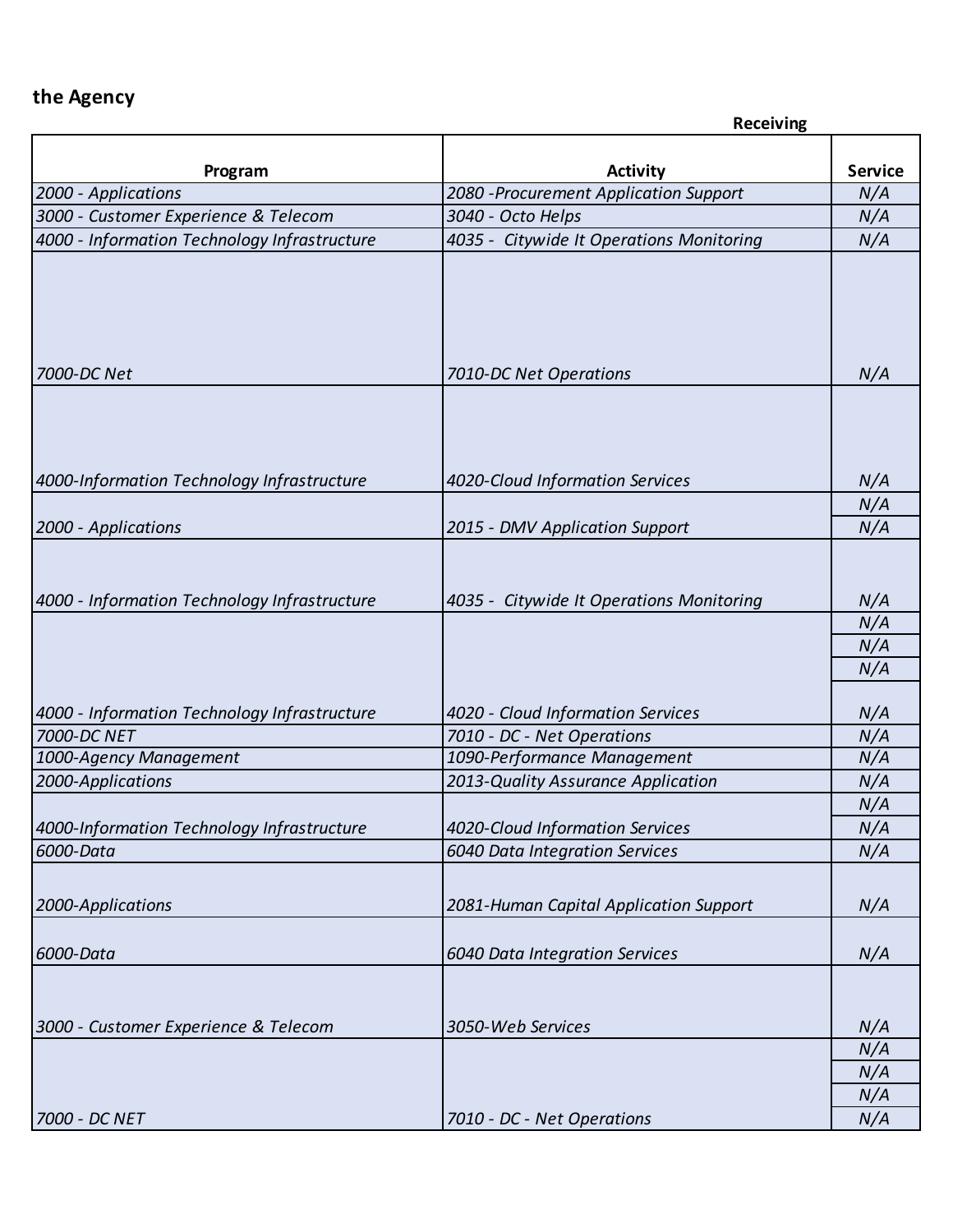|                                              | <b>Receiving</b>                        |                |  |
|----------------------------------------------|-----------------------------------------|----------------|--|
| Program                                      | <b>Activity</b>                         | <b>Service</b> |  |
|                                              |                                         |                |  |
|                                              |                                         |                |  |
| 3000 - Customer Experience & Telecom         | 3050-Web Services                       | N/A            |  |
|                                              | 2010-Development and Operations         |                |  |
|                                              | 2012-Electronic Document Management     |                |  |
| 2000-Applications                            | 2012-Electronic Document Management     |                |  |
| 3000-Customer Experience & Telecom           | 3040-Octo Helps                         |                |  |
|                                              | 3040-Octo Helps                         |                |  |
|                                              | 3050-Web Services                       | N/A            |  |
| 3000 - Customer Experience & Telecom         | 3040 - Octo Helps                       | N/A            |  |
| 4000 - Information Technology Infrastructure | 4050 - Citywide Email And Collaboration | N/A            |  |
|                                              |                                         |                |  |
| 3000 - Customer Experience & Telecom         | 3037-Digitial Inclusion Initiative      | N/A            |  |
|                                              |                                         |                |  |
|                                              | 4020-Cloud Information Services         | N/A            |  |
|                                              | 4020-Cloud Information Services         | N/A            |  |
| 4000-Information Technology Infrastructure   | 4050-Citywide Email and Collaboration   | N/A            |  |
|                                              | 7010 - DC - Net Operations              | N/A            |  |
| 7000-DC Net                                  | 7010 - DC - Net Operations              | N/A            |  |
|                                              |                                         |                |  |
|                                              | 1080-Communications                     | N/A            |  |
|                                              |                                         | N/A            |  |
|                                              | 1090-Performance Management             | N/A            |  |
| 1000-Agency Management                       |                                         | N/A            |  |
|                                              | 2010-Development and Operations         | N/A            |  |
|                                              |                                         | N/A            |  |
| 2000-Applications                            | 2013-Application Quality Assurance      | N/A            |  |
|                                              |                                         | N/A            |  |
|                                              | 3020-IT Contract Management             | N/A            |  |
|                                              |                                         | N/A            |  |
|                                              | 3040-Octo Helps                         | N/A            |  |
|                                              |                                         | N/A            |  |
| 3000-Customer Experience & Telecom           | 3050-Web Services                       | N/A            |  |
|                                              |                                         | N/A            |  |
|                                              |                                         | N/A            |  |
|                                              | 4010-Mainframe                          | N/A            |  |
|                                              |                                         | N/A            |  |
|                                              | 4020-Cloud Information Services         | N/A            |  |
|                                              |                                         | N/A            |  |
| 4000-Information Technology Infrastructure   | 4050-Citywide Email and Collaboration   | N/A            |  |
|                                              |                                         | N/A            |  |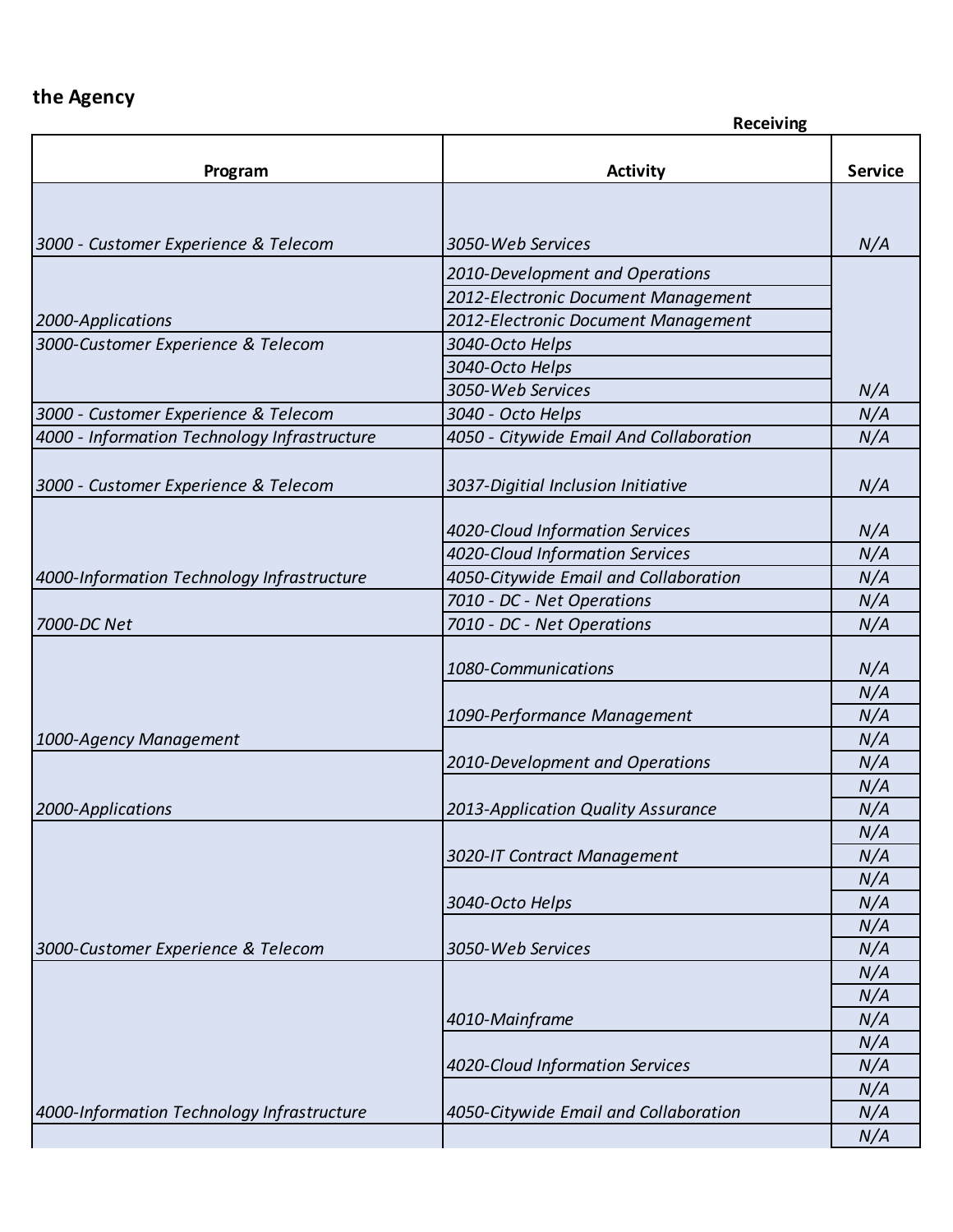|                                            | <b>Receiving</b>                      |                |
|--------------------------------------------|---------------------------------------|----------------|
| Program                                    | <b>Activity</b>                       | <b>Service</b> |
| 5000-Information Technology Security       | 5010-Security Operations              | N/A            |
|                                            |                                       | N/A            |
|                                            | 6020-DC-Geographic Info Systems-GIS   | N/A            |
|                                            |                                       | N/A            |
| 6000-Data                                  | 6030-Data Analytics and Transparency  | N/A            |
|                                            |                                       |                |
|                                            | 1080-Communications                   | N/A            |
|                                            |                                       |                |
| 1000-Agency Management                     | 1090-Performance Management           | N/A            |
|                                            |                                       |                |
| 2000-Applications                          | 2010-Development and Operations       | N/A            |
|                                            |                                       |                |
| 3000-Customer Experience & Telecom         | 3020-IT Contract Management           | N/A            |
|                                            | 3040-Octo Helps                       | N/A            |
|                                            |                                       |                |
|                                            | 3050-Web Services                     | N/A            |
|                                            |                                       |                |
|                                            | 3060-Telecommunications Governance    | N/A            |
|                                            |                                       |                |
|                                            | 4010-Mainframe                        | N/A            |
| 4000-Information Technology Infrastructure | 4020-Cloud Information Services       | N/A            |
|                                            |                                       |                |
| 5000-Information Technology Security       | 5010-Security Operations              | N/A            |
|                                            |                                       |                |
|                                            | 6020-DC-Geographic Info Systems-GIS   | N/A            |
|                                            |                                       |                |
| 6000-Data                                  | 6030-Data Analytics and Transparency  | N/A            |
| 6000-Data                                  | 6030-Data Analytics and Transparency  | N/A            |
|                                            |                                       | N/A            |
| 4000-Information Technology Infrastructure | 4010-Mainframe                        | N/A            |
|                                            |                                       |                |
| 4000-Information Technology Infrastructure | 4050-Citywide Email and Collaboration | N/A            |
|                                            |                                       |                |
|                                            |                                       |                |
| 6000-Data                                  | 6040 Data Integration Services        | N/A            |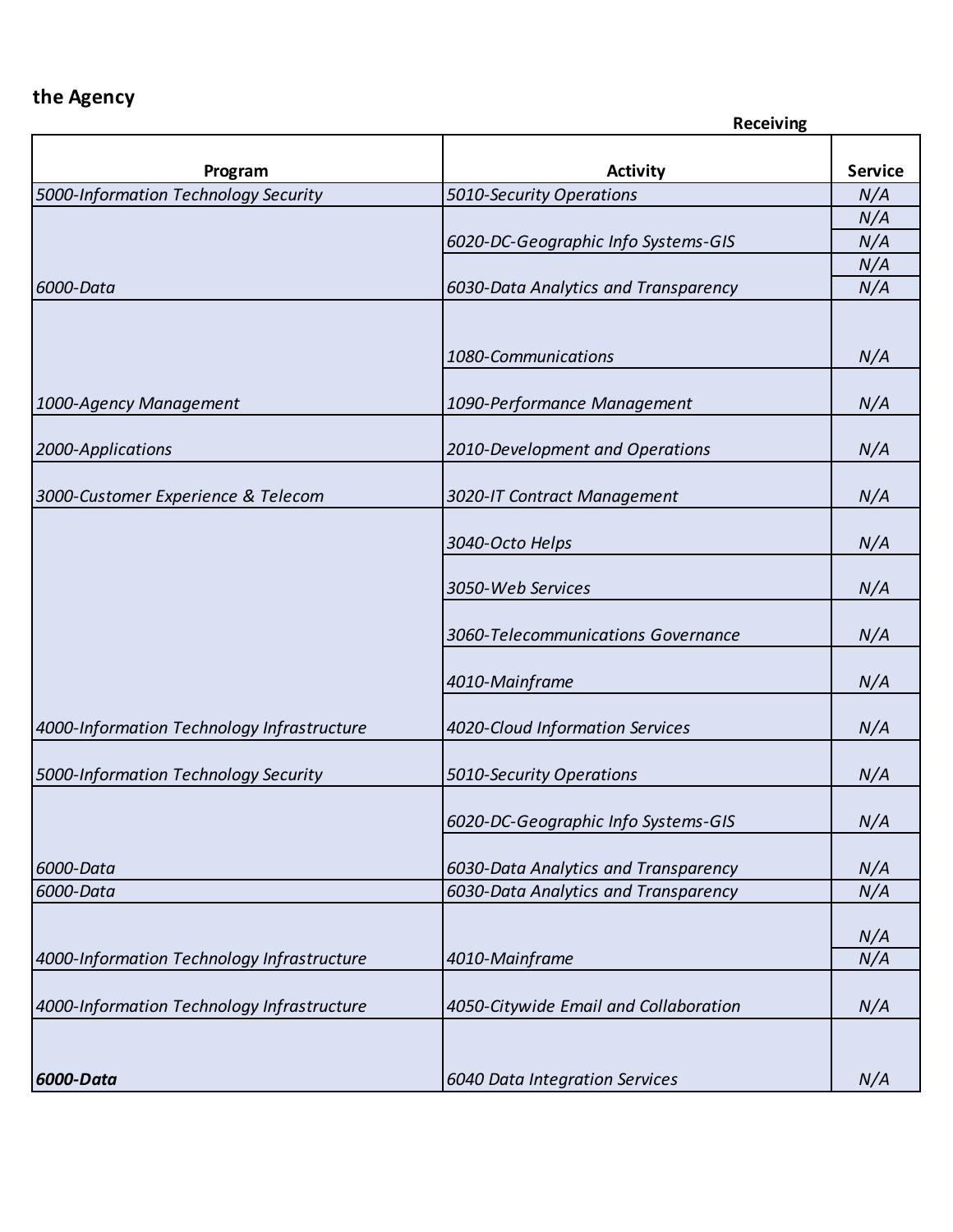|                                            | <b>Receiving</b>                                                         |                |
|--------------------------------------------|--------------------------------------------------------------------------|----------------|
| Program                                    | <b>Activity</b>                                                          | <b>Service</b> |
|                                            |                                                                          |                |
|                                            |                                                                          |                |
| 4000-Information Technology Infrastructure | 4020-Cloud Information Services                                          | N/A            |
|                                            |                                                                          |                |
|                                            |                                                                          |                |
|                                            |                                                                          |                |
|                                            |                                                                          |                |
|                                            |                                                                          |                |
|                                            |                                                                          |                |
| 6000-Data                                  | 6040-Data Integration Services                                           | N/A            |
|                                            |                                                                          |                |
| 4000-Information Technology Infrastructure | 4050-Citywide Email and Collaboration                                    | N/A            |
|                                            |                                                                          |                |
| 3000-Customer Experience & Telecom         | 3040-Octo Helps                                                          | N/A            |
|                                            |                                                                          |                |
|                                            |                                                                          |                |
| 3000-Customer Experience & Telecom         | 3050-Web Services                                                        | N/A            |
|                                            |                                                                          |                |
|                                            |                                                                          |                |
| 3000-Customer Experience & Telecom         | 3040-Octo Helps                                                          | N/A            |
|                                            |                                                                          |                |
| 2000-Applications<br>6000-Data             | 2081-Human Capital Application Support<br>6040-Data Integration Services | N/A<br>N/A     |
|                                            |                                                                          |                |
| 4000-Information Technology Infrastructure | 4050-Citywide Email and Collaboration                                    | N/A            |
|                                            |                                                                          |                |
| 4000-Information Technology Infrastructure | 4020-Cloud Information Services                                          | N/A<br>N/A     |
|                                            |                                                                          | N/A            |
|                                            |                                                                          | N/A            |
| 7000-DC NET                                | 7010- DC Net Operations                                                  | N/A            |
|                                            |                                                                          |                |
| 3000 - Customer Experience & Telecom       | 3040 - Octo Helps                                                        | N/A            |
|                                            |                                                                          |                |
|                                            |                                                                          |                |
| 4000-Information Technology Infrastructure | 4020-Cloud Information Services                                          | N/A            |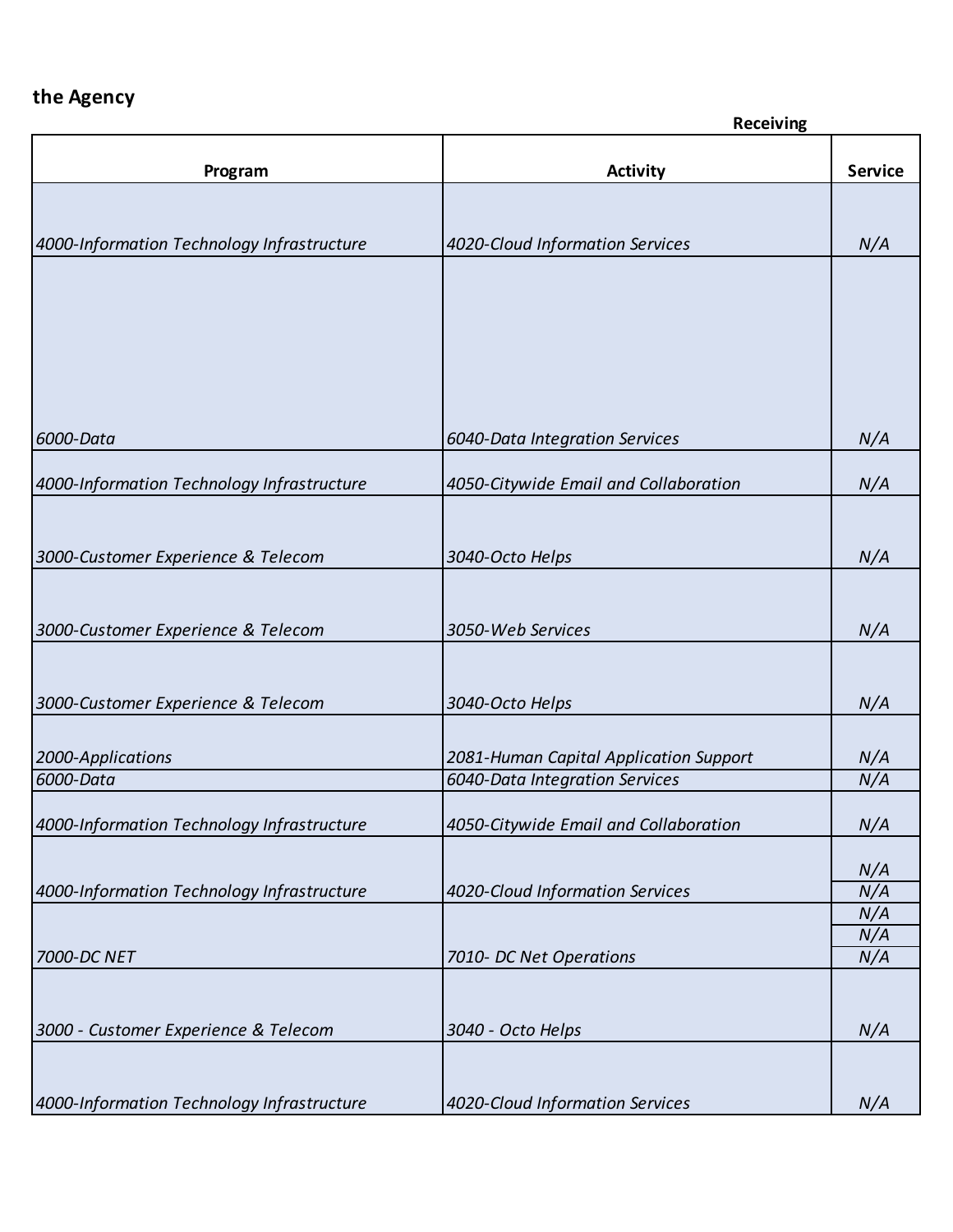|                                            | <b>Receiving</b>                     |                |
|--------------------------------------------|--------------------------------------|----------------|
| Program                                    | <b>Activity</b>                      | <b>Service</b> |
|                                            |                                      |                |
|                                            |                                      |                |
| 7000-DC NET                                | 7010- DC Net Operations              | N/A            |
|                                            |                                      |                |
|                                            |                                      |                |
| 7000-DC NET                                | 7010- DC Net Operations              | N/A            |
|                                            |                                      |                |
|                                            |                                      |                |
| 4000-Information Technology Infrastructure | 4010-Mainframe                       | N/A            |
|                                            |                                      |                |
| 3000 - Customer Experience & Telecom       | 3040 - Octo Helps                    | N/A            |
|                                            |                                      |                |
| 1000-Agency Management                     | 1090-Performance Management          | N/A            |
|                                            |                                      |                |
| 2000-Applications                          | 2013-Application Quality Assurance   | N/A            |
|                                            | 3020-IT Contract Management          | N/A            |
|                                            |                                      |                |
|                                            | 3040-Octo Helps                      | N/A            |
| 3000-Customer Experience & Telecom         | 3050-Web Services                    | N/A            |
|                                            |                                      |                |
| 4000-Information Technology Infrastructure | 4010-Mainframe                       | N/A            |
|                                            |                                      |                |
| 5000-Information Technology Security       | 5010-Security Operations             | N/A            |
|                                            | 6020-DC-Geographic Info Systems-GIS  | N/A            |
|                                            |                                      |                |
| 6000-Data                                  | 6030-Data Analytics and Transparency | N/A            |
|                                            |                                      |                |
| 6000-Data                                  | 6020-DC-Geographic Infosystems-GIS   | N/A            |
|                                            | 4010-Mainframe                       |                |
| 4000-Information Technology Infrastructure | 4020-Cloud Information Services      |                |
| 5000-Information Technology Security       | 5010 Security Operations             |                |
| 7000-DC NET                                | 7010-DC Net Operations               | N/A            |
|                                            |                                      |                |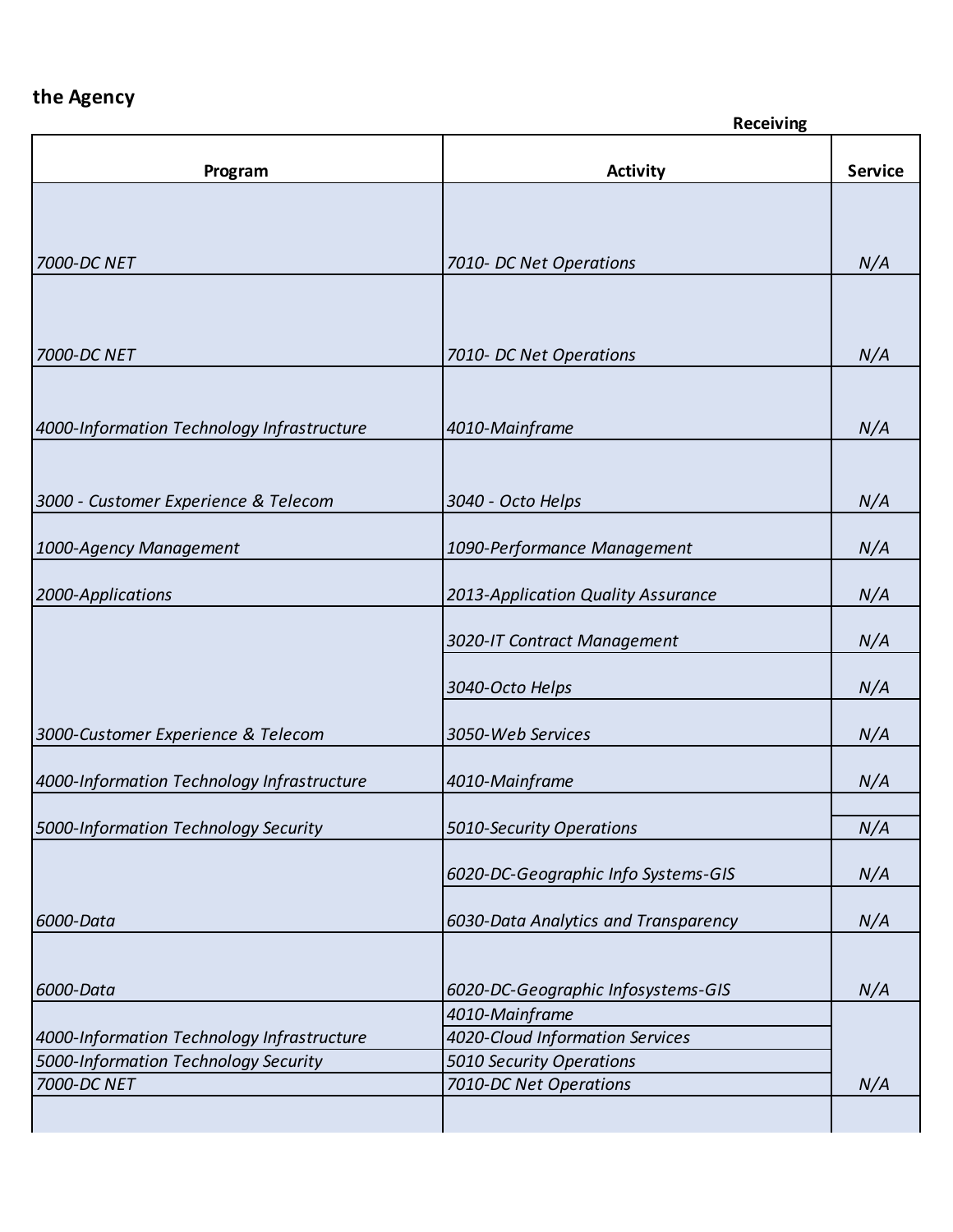|                                            | <b>Receiving</b>                                        |                |
|--------------------------------------------|---------------------------------------------------------|----------------|
| Program                                    | <b>Activity</b>                                         | <b>Service</b> |
| 4000-Information Technology Infrastructure | 4020-Cloud Information Services                         | N/A            |
|                                            |                                                         |                |
| 6000-Data                                  | 6040-Data Integration Services                          | N/A            |
| 2000-Applications                          | 2013-Applications Quality Assurance                     |                |
| 3000 - Customer Experience & Telecom       | 3040 - Octo Helps                                       |                |
| 6000-Data                                  | 6040 Data Integration Services                          |                |
| 4000-Information Technology Infrastructure | 4010-Mainframe                                          | N/A            |
|                                            |                                                         |                |
| 6000-Data                                  | 6030-Data Analytics and Transparency                    | N/A            |
|                                            |                                                         |                |
| 6000-Data                                  |                                                         | N/A<br>N/A     |
| 3000-Customer Experience & Telecom         | 6030-Data Analytics and Transparency<br>3040-Octo Helps | N/A            |
|                                            |                                                         |                |
|                                            |                                                         |                |
| 6000-Data                                  | 6030-Data Analytics and Transparency                    | N/A            |
|                                            |                                                         |                |
|                                            |                                                         |                |
| 3000-Customer Experience & Telecom         | 3040-Octo Helps                                         | N/A            |
|                                            |                                                         |                |
| 3000-Customer Experience & Telecom         | 3060-Telecommunications Governance                      | N/A            |
|                                            |                                                         |                |
| 6000-Data                                  | 6020-DC-Geographic Infosystems-GIS                      | N/A            |
|                                            |                                                         |                |
|                                            |                                                         |                |
|                                            |                                                         |                |
|                                            |                                                         |                |
| 3000-Customer Experience & Telecom         | 3037-Digitial Inclusion Initiative                      | N/A            |
| 3000 - Customer Experience & Telecom       | 3040 - Octo Helps                                       | N/A            |
|                                            | 6030-Data Analytics and Transparency                    |                |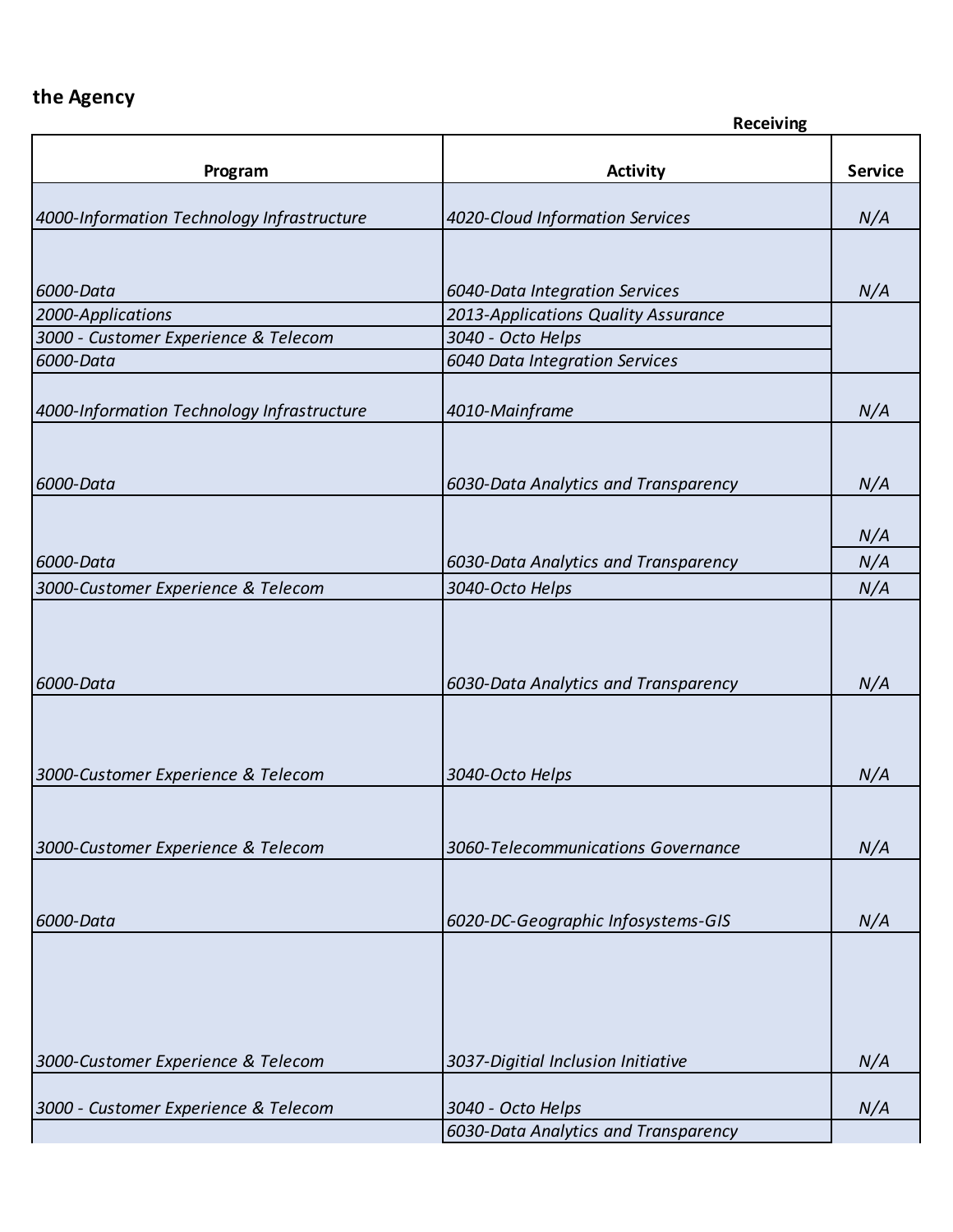|                                            | <b>Receiving</b>                     |                |
|--------------------------------------------|--------------------------------------|----------------|
| Program                                    | <b>Activity</b>                      | <b>Service</b> |
|                                            | 6030-Data Analytics and Transparency |                |
|                                            |                                      |                |
|                                            |                                      |                |
|                                            |                                      |                |
|                                            |                                      |                |
|                                            |                                      |                |
|                                            |                                      |                |
|                                            |                                      |                |
|                                            |                                      |                |
| 6000-Data                                  | 6020-DC-Geographic Infosystems-GIS   | N/A            |
|                                            |                                      |                |
|                                            |                                      |                |
|                                            |                                      |                |
| 4000-Information Technology Infrastructure | 4020-Cloud Information Services      | N/A            |
|                                            |                                      |                |
|                                            |                                      |                |
| 6000-Data                                  | 6040-Data Integration Services       | N/A            |
|                                            |                                      |                |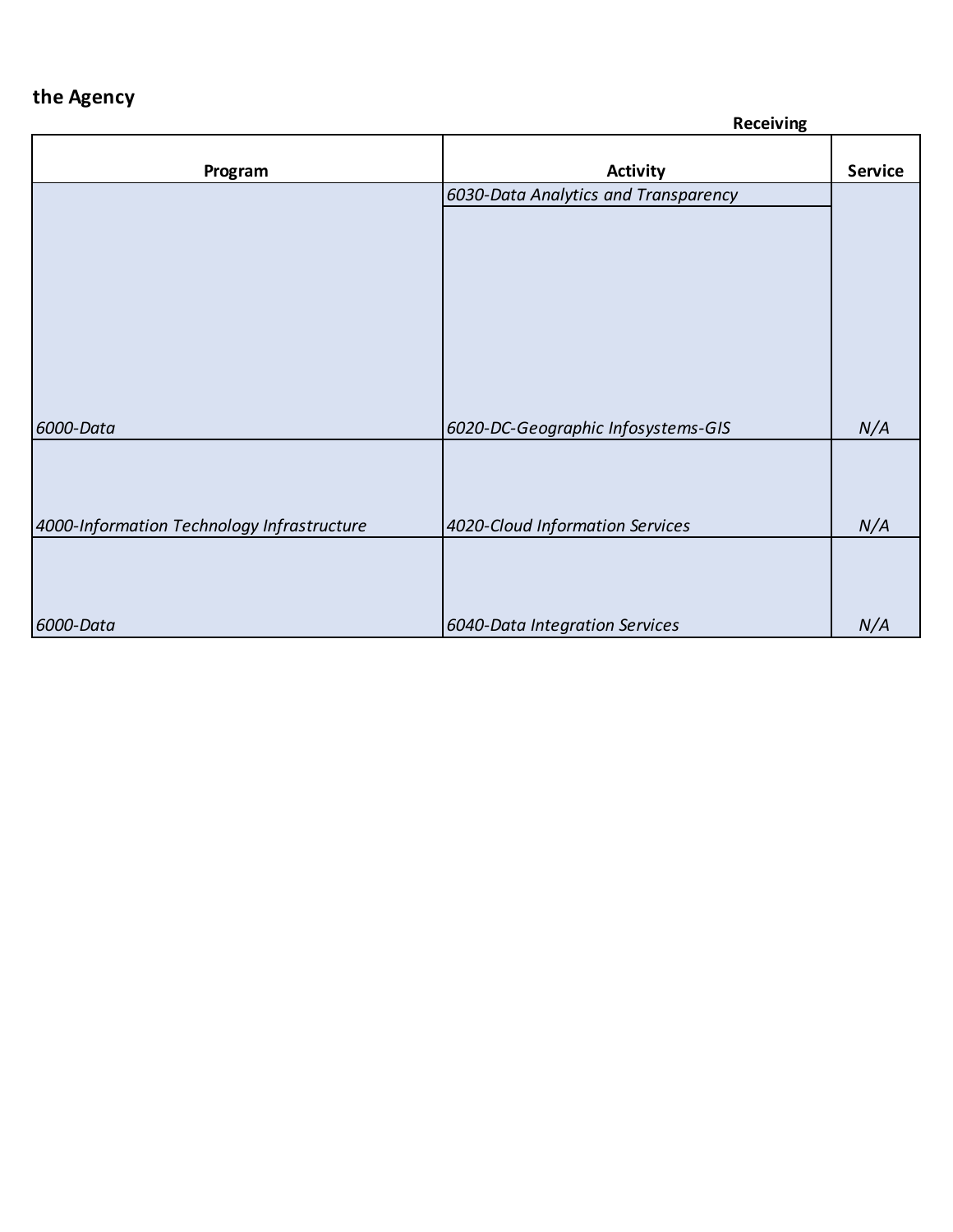| <b>CSG</b> | <b>Amount</b>         | <b>Explanation</b>                                                                                              |
|------------|-----------------------|-----------------------------------------------------------------------------------------------------------------|
| 40         | 1,243.28              |                                                                                                                 |
| 41         | 1,467.65              | Reprogramming to align FY21 budget authority                                                                    |
| 41         | 326,060.00            | and revenue received for DCPS MOU                                                                               |
|            |                       |                                                                                                                 |
| 11         | 664,410.50            |                                                                                                                 |
| 14         | 194,001.00            |                                                                                                                 |
| 31         | 461,002.66            |                                                                                                                 |
| 40         | 369,660.80            | Reprogram to realign FY21 DCNET intra-district                                                                  |
| 41         | 131,334.58            | budget authority with revised revenue estimates                                                                 |
| 11         | 138,382.42            |                                                                                                                 |
| 14         | 26,276.50             |                                                                                                                 |
| 40         | 2,878.29              | Reprogram to realign FY21 CIS intra-district                                                                    |
| 41         | 20,440.87             | budget authority with actual revenue collection                                                                 |
|            |                       | Reprogram from PS budget to fund IT Consulting                                                                  |
| 41         | 176,110.00            | Services within OCTO DMV program                                                                                |
| 41         | 326,060.00            | Reprogram from contract budget to support<br>software License renewal for OCTO NOC program                      |
| 41<br>40   | 88,807.07<br>2,871.85 | Align budget authority with revenue collections<br>for FY21 IT Assessments within Infrastructure<br>Programs.   |
| 41         | 2,210.44              |                                                                                                                 |
| 40         | 1,565.00              |                                                                                                                 |
| 41         | 7,073.96              | Align properly the budget authority with revenue                                                                |
| 40         | 7,073.97              | collected for the FY21 DCAS MOU for several                                                                     |
| 41         | 3,409.16              | OCTO programs                                                                                                   |
| 41         | 71,890.00             | Reprogram from Software to Contractual services<br>within OCTO Peoplesoft program                               |
|            |                       | Reprogram budget authority to support OCTO-                                                                     |
| 40         | 22,725.80             | HSEMA MOU for WebEOC to CAD Integration                                                                         |
| 41         | 20,000.00             | Reprogram budget authority from Software<br>Acquisitions to address the need for Contractual<br><b>Services</b> |
|            |                       |                                                                                                                 |
| 41         | 245,000.00            | Reprogram PS budget to support hardware<br>purchase and contract spend within DC Net                            |
| 70         | 515,000.00            | program                                                                                                         |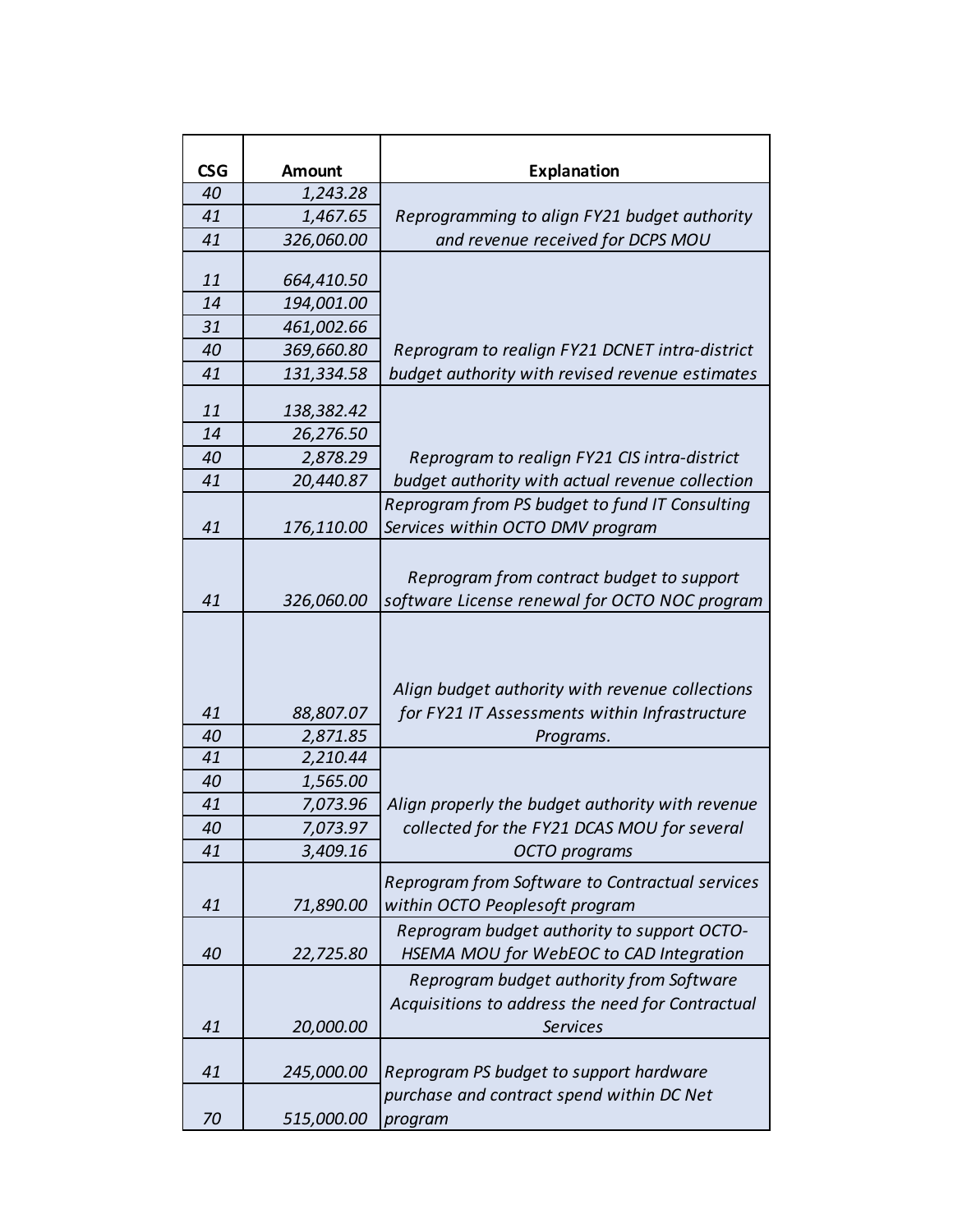| <b>CSG</b> | <b>Amount</b> | <b>Explanation</b>                                |
|------------|---------------|---------------------------------------------------|
|            |               | Reprogram budget authority from Software          |
|            |               | Acquisitions to address the need for Contractual  |
| 40         | 20,000.00     | <b>Services</b>                                   |
| 40         | 48,847.00     |                                                   |
| 11         | 6,405.74      |                                                   |
| 40         | 405.00        |                                                   |
| 11         | 98,197.00     |                                                   |
| 41         | 96,084.84     | Reprogram for budget adjustment to align with     |
| 41         | 8,656.00      | revenue collection for Applications programs      |
| 41         | 250,000.00    | Reprogram PS budget to fund contract spending     |
| 41         | 350,000.00    | for OCTO-DCPS MOU                                 |
|            |               | Reprogram to adjust for the right Comp Object (IT |
| 41         | 262,000.00    | Consultant) for FY21 GEER MOU                     |
|            |               |                                                   |
| 40         | 88,646.56     |                                                   |
| 41         | 20,569.60     |                                                   |
| 41         | 45,998.90     |                                                   |
| 41         | 1,530.00      | Realign excess budget authority to support        |
| 70         | 9,492.76      | annual license fees for six MOUs                  |
|            |               |                                                   |
| 14         | 78.36         |                                                   |
| 11         | 55,848.88     |                                                   |
| 14         | 12,340.32     |                                                   |
| 11         | 4,905.27      |                                                   |
| 14         | 908.02        |                                                   |
| 11         | 30,729.34     |                                                   |
| 14         | 8,544.45      |                                                   |
| 11         | 15,084.22     |                                                   |
| 14         | 3,214.30      |                                                   |
| 11         | 1,953.79      |                                                   |
| 14         | 441.81        |                                                   |
| 11         | 9,881.29      |                                                   |
| 14         | 3,028.67      |                                                   |
| 11         | 1,143.92      |                                                   |
| 14         | 6,671.02      |                                                   |
| 14         | 199.26        |                                                   |
| 11         | 5,731.00      |                                                   |
| 14         | 1,016.73      |                                                   |
| 11         | 577.80        |                                                   |
| 14         | 78.42         |                                                   |
| 11         | 42,836.91     |                                                   |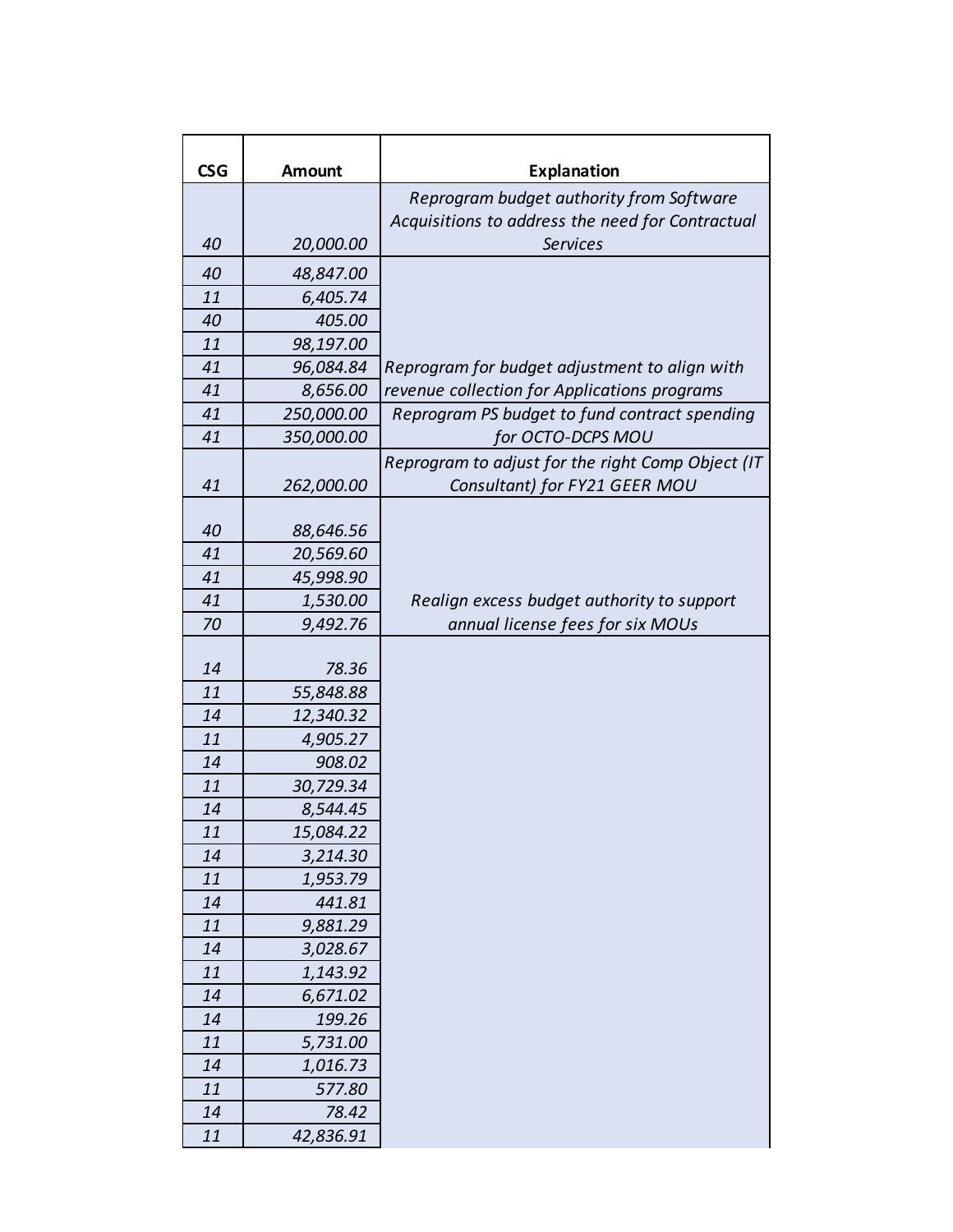| <b>CSG</b> | <b>Amount</b> | <b>Explanation</b>                                                                           |
|------------|---------------|----------------------------------------------------------------------------------------------|
| 14         | 6,671.02      |                                                                                              |
| 11         | 29,863.37     |                                                                                              |
| 14         | 7,385.21      |                                                                                              |
| 11         | 45,868.42     | Reallocate within Local Funds for COVID-19                                                   |
| 14         | 12,724.54     | related expenses                                                                             |
|            |               |                                                                                              |
| 11         | 30,420.33     |                                                                                              |
| 14         | 5,649.70      |                                                                                              |
| 11         | 58,954.81     |                                                                                              |
| 14         | 13,006.47     |                                                                                              |
| 11         | 27,765.53     |                                                                                              |
| 14         | 4,891.91      |                                                                                              |
| 11         | 14,982.05     |                                                                                              |
| 14         | 3,218.91      |                                                                                              |
| 11         | 3,877.16      |                                                                                              |
| 14         | 876.54        |                                                                                              |
| 11         | 8,254.29      |                                                                                              |
| 14         | 3,239.44      |                                                                                              |
| 11         | 4,051.08      |                                                                                              |
| 14         | 1,067.13      |                                                                                              |
| 11         | 2,621.32      |                                                                                              |
| 14         | 404.25        |                                                                                              |
| 11         | 12,901.70     |                                                                                              |
| 14         | 3,286.25      |                                                                                              |
| 11         | 59,503.03     |                                                                                              |
| 14         | 7,367.04      |                                                                                              |
| 11         | 34,884.71     |                                                                                              |
| 14         | 7,810.29      |                                                                                              |
| 11         | 47,091.44     | Budget transfer to help facilitate COVID-19                                                  |
| 14         | 14,009.61     | expenditure reclass                                                                          |
| 40         | 267,780.48    | Realign budget to fund BI/Tableau renewals                                                   |
|            |               | Reprogram to fund IT software purchase within                                                |
| 70         | 115,802.95    | Mainframe program                                                                            |
|            |               | Reprogram for MS 365 license cost for EMAIL &                                                |
| 41         | 178.00        | <b>CJCC MOU</b>                                                                              |
| 40         | 5,000.00      | Reprogram from excess budget authority to fund<br>software maintenance cost for OCTO-DHS MOU |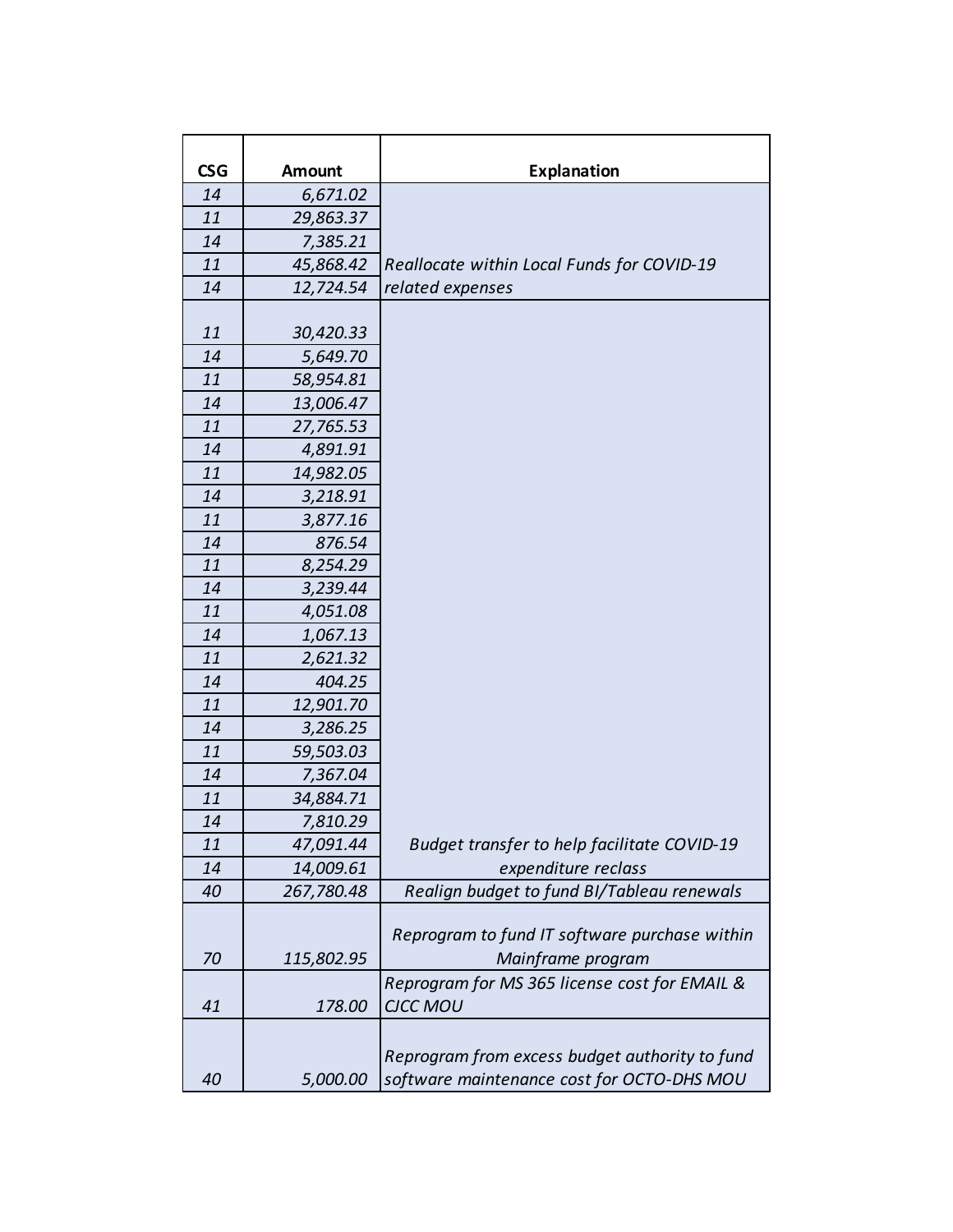| <b>CSG</b> | <b>Amount</b>          | <b>Explanation</b>                                                                            |  |  |
|------------|------------------------|-----------------------------------------------------------------------------------------------|--|--|
|            |                        | Reprogram budget authority to support Hardware                                                |  |  |
| 70         | 30,442.12              | Purchase within OCTO-DOES UI project MOU                                                      |  |  |
|            |                        |                                                                                               |  |  |
|            |                        |                                                                                               |  |  |
|            |                        |                                                                                               |  |  |
|            |                        | Reprogram to fund Tableau License renewals for                                                |  |  |
| 40         | 485,000.00             | the agency                                                                                    |  |  |
| 41         | 1,514.45               | Realign from excess budget authority to support<br>MS 365 annual license fees for OCTO-DACL   |  |  |
|            |                        | Realign from excess budget authority to support                                               |  |  |
| 41         | 16,496.48              | MS 365 annual license fees for OCTO-DACL<br><b>MOUs</b>                                       |  |  |
|            |                        |                                                                                               |  |  |
| 40         | 4,400.00               | Realign from excess budget authority to support<br>website enhancement cost for OCTO-SBOE MOU |  |  |
|            |                        | Realign excess budget authority to support IT<br>consultant cost for the DC Auditor and OCTO  |  |  |
| 41         | 122.33                 | <b>Helps MOU</b>                                                                              |  |  |
|            |                        | Realign excess budget authority to support                                                    |  |  |
| 41<br>40   | 33,600.00<br>14,667.20 | license and consultant spending for OCTO-ORM<br><b>ERISK Integration Development MOU</b>      |  |  |
| 41         | 537.08                 | Realign excess budget authority to support MS<br>365 annual license fees for OCTO-DFHV MOU    |  |  |
|            |                        | Reprogram PS budget authority to fund hardware                                                |  |  |
|            |                        | maintenance cost within OCTO Cloud Information                                                |  |  |
| 40         | 31,000.00              | Services program                                                                              |  |  |
|            |                        | Reprogram from PS budget to support hardware                                                  |  |  |
| 40         | 164,000.00             | maintenance cost within DC Net program                                                        |  |  |
|            |                        |                                                                                               |  |  |
| 70         | 465,306.63             | Reprogram from excess budget authority to fund<br>software maintenance cost for OCTO-DHS MOU  |  |  |
|            |                        | Reprogram IT Consultant budget authority                                                      |  |  |
|            |                        | between OCTO Email and PASS programs per                                                      |  |  |
| 40         | 325,903.40             | DCPS MOU spend change                                                                         |  |  |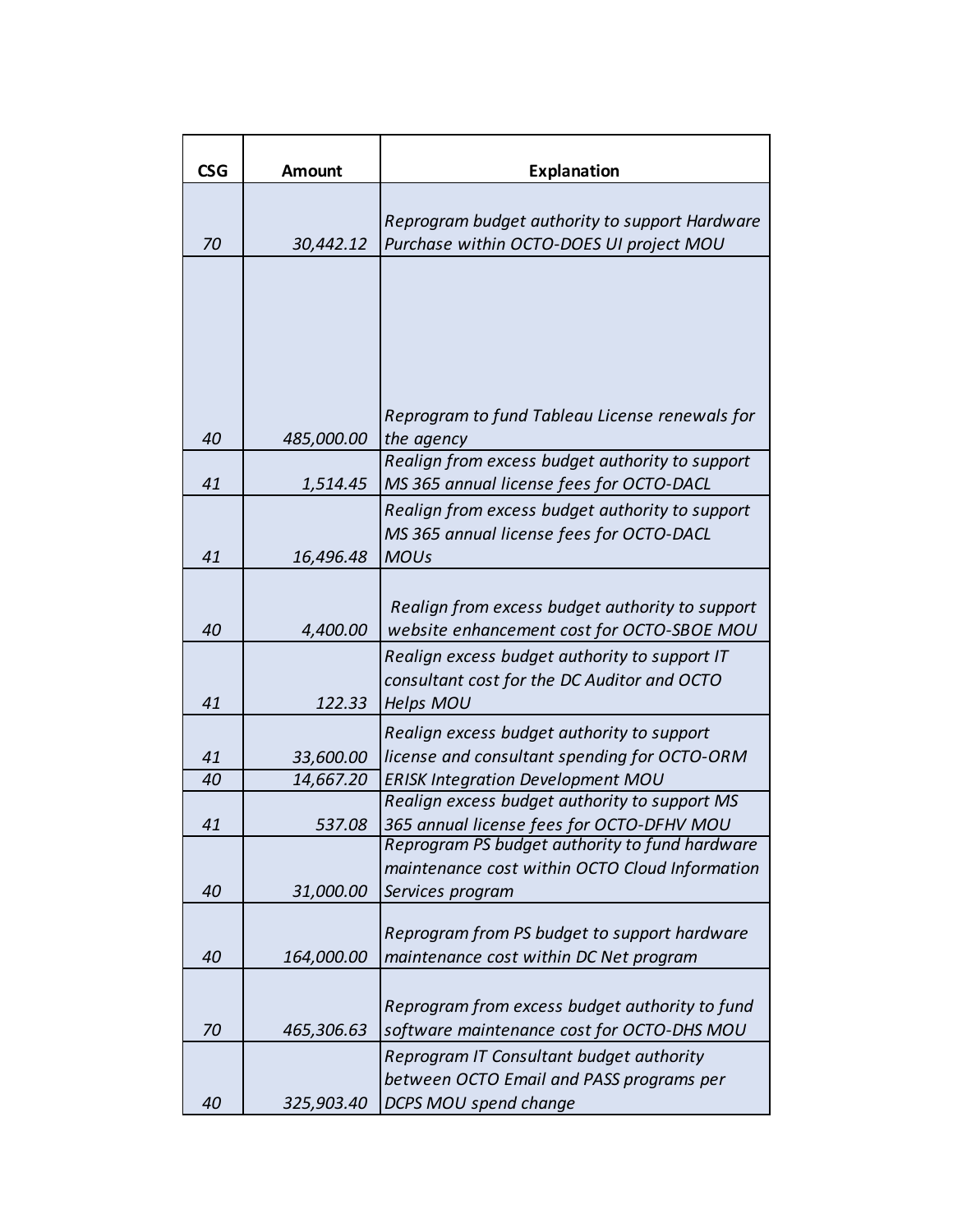| <b>CSG</b> | <b>Amount</b> | <b>Explanation</b>                                |  |
|------------|---------------|---------------------------------------------------|--|
|            |               |                                                   |  |
|            |               |                                                   |  |
|            |               | Reprogram from PS to NPS to help fund             |  |
| 70         | 150,000.00    | equipment purchases for the DC Net program        |  |
|            |               |                                                   |  |
|            |               | Reprogram from PS to NPS to help fund             |  |
| 70         | 83,356.78     | equipment purchases for the DC Net program        |  |
|            |               | Reprogram within NPS budget authority to fund     |  |
|            |               | hardware acquisition (new laptops) for OCTO       |  |
| 70         | 81,610.90     | Mainframe program                                 |  |
|            |               |                                                   |  |
|            |               | Reprogram contract budget to support hardware     |  |
| 40         | 188,280.00    | maintenance services within OCTOHelps program     |  |
| 11         | 91,961.36     |                                                   |  |
| 14         | 22,662.95     |                                                   |  |
| 11         | 9,643.55      |                                                   |  |
| 14         | 2,821.67      |                                                   |  |
| 11         | 49,836.46     |                                                   |  |
| 14         | 10,612.68     |                                                   |  |
| 11         | 8,792.06      |                                                   |  |
| 14         | 2,000.36      |                                                   |  |
| 11         | 48,936.54     |                                                   |  |
| 14         | 10,483.88     |                                                   |  |
| 11         | 286.50        |                                                   |  |
| 14         | 36.21         |                                                   |  |
| 11         | 28,864.92     |                                                   |  |
| 14         | 4,162.20      |                                                   |  |
| 11         | 16,420.05     |                                                   |  |
| 14         | 3,565.83      |                                                   |  |
| 11         | 70,982.10     | Reallocate within Local Funds for COVID-19        |  |
| 14         | 20,296.20     | related expenses                                  |  |
|            |               | REALLOCATION - Exercise to move 6020 ID (1363     |  |
|            |               | Only) budget to new PCA with proper indicator     |  |
| 41         | 185,411.23    | for program level reporting                       |  |
| 41         | 1,182.17      |                                                   |  |
| 41         | 31,240.48     | Reprogram to align allotments with DCAS           |  |
| 40         | 915.97        | allocations as stated by the Department of Health |  |
| 41         | 899.10        | Care Finance                                      |  |
| 11         | 7,747.27      | Reprogram to align budget authority and revenue   |  |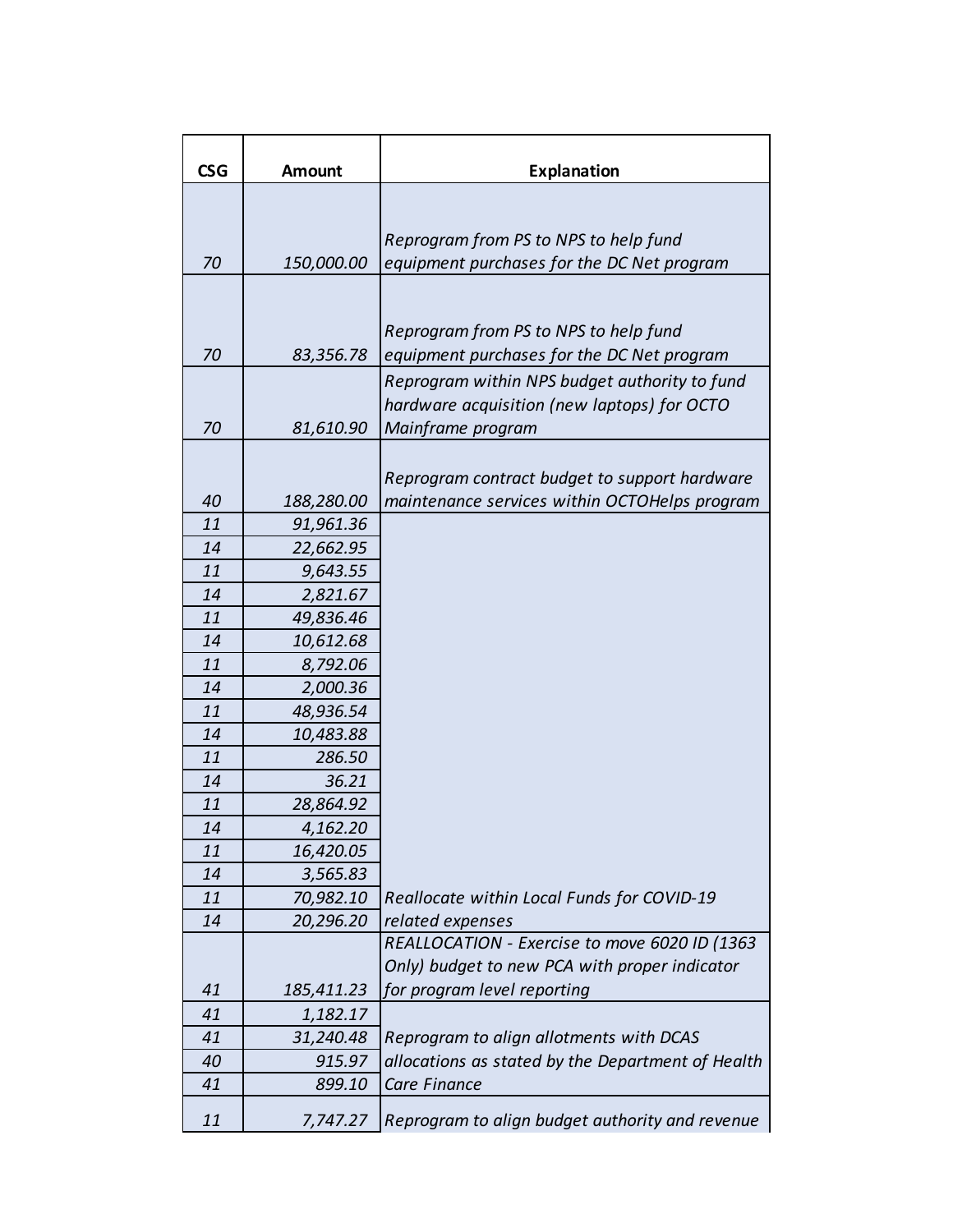| <b>CSG</b> | <b>Amount</b>           | <b>Explanation</b>                                                                                                                              |  |  |  |
|------------|-------------------------|-------------------------------------------------------------------------------------------------------------------------------------------------|--|--|--|
| 14         | 971.55                  | collections for the Cloud Information Services                                                                                                  |  |  |  |
| 40         | 0.89                    | program                                                                                                                                         |  |  |  |
|            |                         | Reprogram within NPS budget authority to fund                                                                                                   |  |  |  |
|            |                         | hardware acquisition (new laptops) for OCTO                                                                                                     |  |  |  |
| 41         | 5,918.19                | Mainframe program                                                                                                                               |  |  |  |
| 40         | 2,070.00                |                                                                                                                                                 |  |  |  |
| 41         | 528.74                  | FY21 DCAS realignment in 3 Applications                                                                                                         |  |  |  |
| 40         | 100.00                  | programs (2013, 3040, and 6030)                                                                                                                 |  |  |  |
|            |                         | Reprogram funds from 0417 to 0442 due to                                                                                                        |  |  |  |
| 40         | 47,517.60               | change in Mainframe program spend plan                                                                                                          |  |  |  |
|            |                         | Properly align budget and revenue received as                                                                                                   |  |  |  |
|            |                         | part of the FY22 IT Assessment for the Data                                                                                                     |  |  |  |
| 41         | 108,495.95              | Analytics and Transparency program                                                                                                              |  |  |  |
|            |                         |                                                                                                                                                 |  |  |  |
| 11         | 683.33                  | Reprogram from PS to NPS to help fund                                                                                                           |  |  |  |
| 40         | 94,629.11               | equipment purchases for the DC Net program                                                                                                      |  |  |  |
| 70         | 1,419,780.00            | Correction of Object on Contingency Batch                                                                                                       |  |  |  |
| 41         | 108,495.95              | Reprogram to properly align budget and revenue<br>received as part of the FY22 IT Assessment for<br>the Data Analytics and Transparency program |  |  |  |
| 11         |                         | Reprogram to properly align budget and revenue<br>received as part of the FY22 IT Assessment for                                                |  |  |  |
| 41         | 164,326.97<br>18,482.58 | the OCTO Helps program                                                                                                                          |  |  |  |
| 40         | 276,394.92              | Properly align budget and revenue received as<br>part of the FY22 IT Assessment for the Data<br>Analytics and Transparency program              |  |  |  |
|            |                         | Reprogram to properly align budget and revenue<br>received as part of the FY22 IT Assessment for                                                |  |  |  |
| 41         | 24,743.59               | the GIS program                                                                                                                                 |  |  |  |
| 11         | 161,696.00              |                                                                                                                                                 |  |  |  |
| 14         | 36,543.30               |                                                                                                                                                 |  |  |  |
| 41         | 4,150,605.01            | <b>Reallocation of ARPA Funds</b>                                                                                                               |  |  |  |
|            |                         | Reprogram funds due to change in the buyer                                                                                                      |  |  |  |
| 41         | 1,054,779.98            | agency funding source                                                                                                                           |  |  |  |
| 11         | 18,293.68               |                                                                                                                                                 |  |  |  |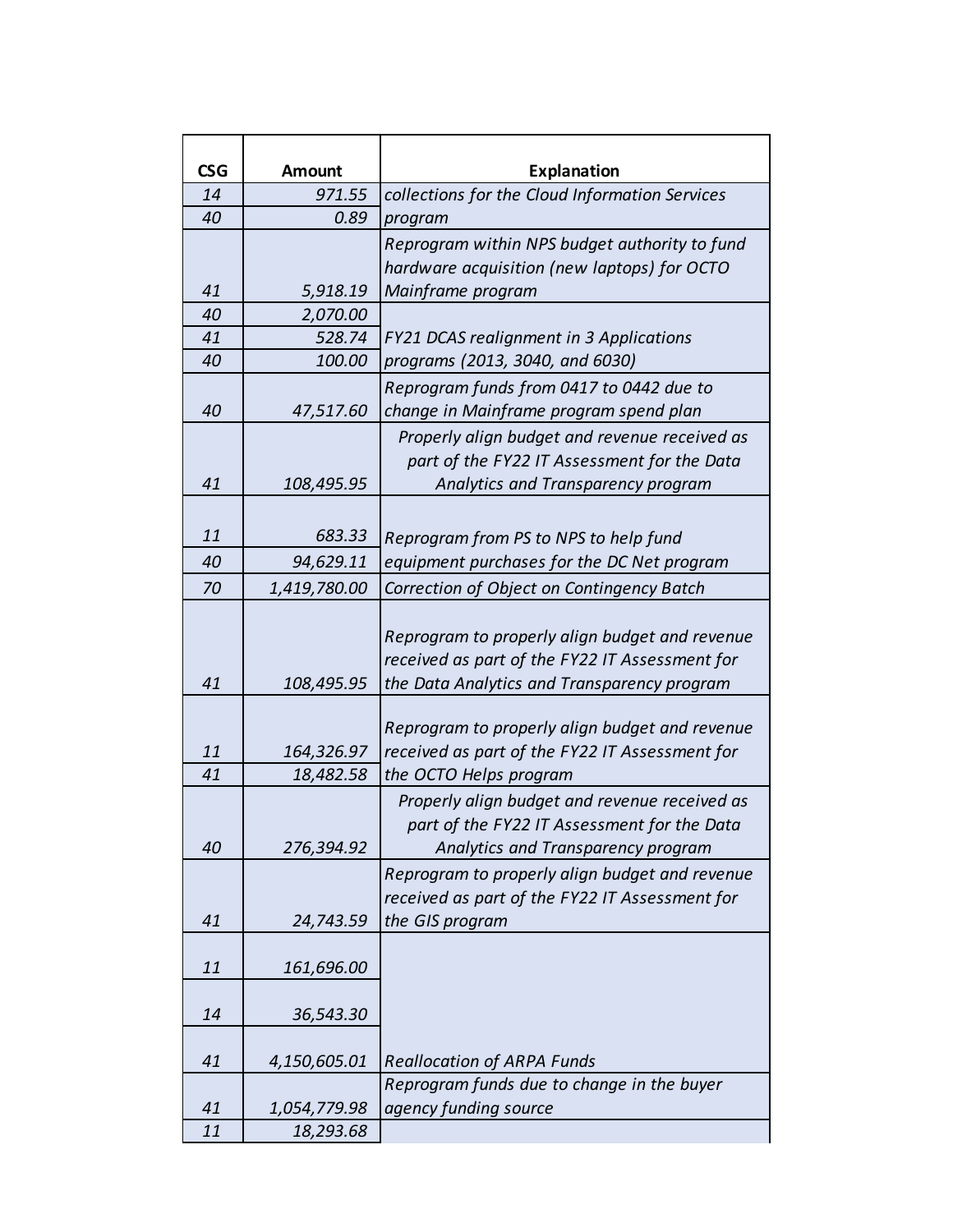| <b>CSG</b> | Amount     | <b>Explanation</b>                                                                                                                                                                                                                                                                                                                                                                                                                   |
|------------|------------|--------------------------------------------------------------------------------------------------------------------------------------------------------------------------------------------------------------------------------------------------------------------------------------------------------------------------------------------------------------------------------------------------------------------------------------|
| 14         | 5,341.56   |                                                                                                                                                                                                                                                                                                                                                                                                                                      |
|            |            | Reprogram excess budget authority to the MOU<br>between the Office of Unified Communications<br>and the Data Analytics and Transparency and<br>Geographic Info Systems-GIS continued<br>Geographic Information System (GIS) programs<br>for the maintenance of OUC's Computer Aided<br>Dispatch (CAD) map including streets, addresses,<br>and place names. GIS will provide OUC with<br>updates to the CAD map during FY22 and will |
| 41         | 50,000.00  | provide onsite data analytics support to OUC.                                                                                                                                                                                                                                                                                                                                                                                        |
| 40         | 272,794.75 | This reprogramming is to realign IT Hardware and<br>Software Maintenance budget to IT Consultant<br>Contracts due to a change in spend plan.                                                                                                                                                                                                                                                                                         |
| 41         | 12,562.00  | This is to reprogram budget authority to align<br>with the DCAS MOU as stated by the Department<br>of Health Care Finance for DCAS.                                                                                                                                                                                                                                                                                                  |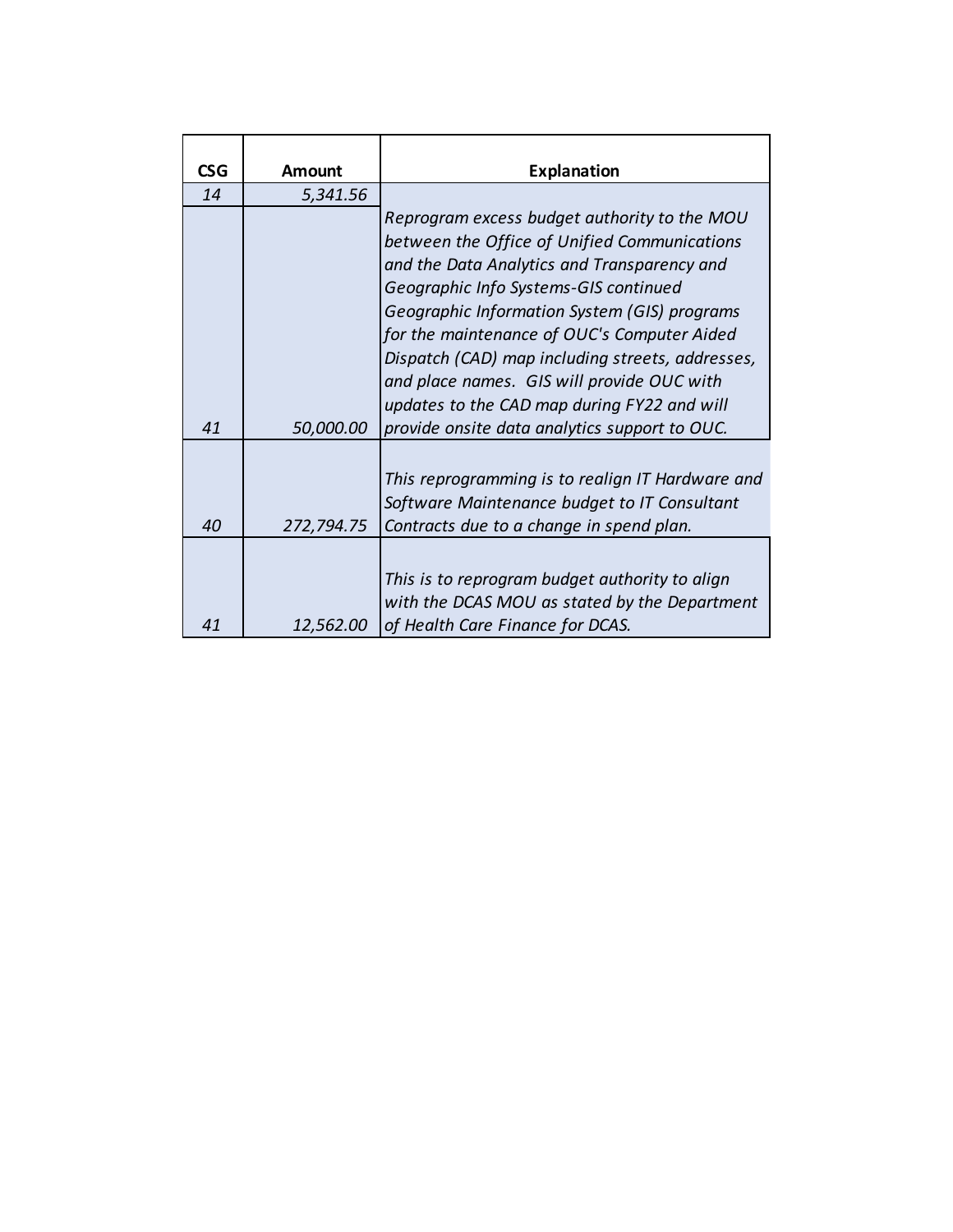|                    |                       |                                            | Reprogrammings Sent out of the Agency   |             |                 |               |
|--------------------|-----------------------|--------------------------------------------|-----------------------------------------|-------------|-----------------|---------------|
| <b>Fiscal Year</b> | <b>Sending Agency</b> | Program                                    | Activity                                | Service     | CS <sub>G</sub> | Amount        |
| 2021               | TO <sub>0</sub>       | 1000-Agency Management                     | 1010-Personnel                          | N/A         | 40              | (11,999.56)   |
| 2021               | TO <sub>0</sub>       | 1000-Agency Management                     | 1010-Personnel                          | N/A         | 11              | (57, 856.50)  |
| 2021               | TO0                   | 1000-Agency Management                     | 1010-Personnel                          | N/A         | 14              | (16,893.50)   |
| 2021               | TO <sub>0</sub>       | 1000-Agency Management                     | 1030-Property Management                | N/A         | 20              | (57, 499.34)  |
| 2021               | TO0                   | 1000-Agency Management                     | 1030-Property Management                | N/A         | 20              | (8, 377.32)   |
| 2021               | TO <sub>0</sub>       | 1000-Agency Management                     | 1030-Property Management                | N/A         | 40              | (45, 409.28)  |
| 2021               | TO <sub>0</sub>       | 1000-Agency Management                     | 1030-Property Management                | N/A         | 70              | (88, 169.06)  |
| 2021               | TO <sub>0</sub>       | 1000-Agency Management                     | 1060-Legal Services                     | N/A         | 40              | (1,572.00)    |
| 2021               | TO0                   | 1000-Agency Management                     | 1060-Legal Services                     | N/A         | 11              | (45, 320.02)  |
| 2021               | TO0                   | 1000-Agency Management                     | 1060-Legal Services                     | N/A         | 14              | (13, 232.98)  |
| 2021               | TO0                   | 1000-Agency Management                     | 1090-Performance Management             | N/A         | 11              | (173, 902.32) |
| 2021               | TO <sub>0</sub>       | 1000-Agency Management                     | 1090-Performance Management             | N/A         | 14              | (50, 777.68)  |
| 2021               | TO0                   | 2000-Applications                          | 2010-Development and Operations         | N/A         | 40              | (92,000.00)   |
| 2021               | TO0                   | 2000-Applications                          | 2013-Application Quality Assurance      | N/A         | 41              | (100,000.00)  |
| 2021               | TO0                   | 2000-Applications                          | 2080-Procurement Application Support    | N/A         | 41              | (135.000.00)  |
| 2021               | TO <sub>0</sub>       | 2000-Applications                          | 2080-Procurement Application Support    | N/A         | 11              | (63, 739.67)  |
| 2021               | TO <sub>0</sub>       | 2000-Applications                          | 2080-Procurement Application Support    | N/A         | 14              | (18,611.33)   |
| 2021               | TO <sub>0</sub>       | 2000-Applications                          | 2081-Human Capital Applications Support | N/A         | 41              | (193, 173.14) |
| 2021               | TO0                   | 2000-Applications                          | 2081-Human Capital Applications Support | N/A         | 40              | (17,668.00)   |
| 2021               | TO <sub>0</sub>       | 3000-Customer Experience & Telecom         | 3060-Telecommunications Governance      | N/A         | 31              | (150,000.00)  |
| 2021               | TO0                   | 3000-Customer Experience & Telecom         | 3060-Telecommunications Governance      | N/A         | 41              | (74, 499.19)  |
| 2021               | TO <sub>0</sub>       | 4000-Information Technology Infrastructure | 4020-Cloud Information Services         | N/A         | 40              | (300,000.71)  |
| 2021               | TO <sub>0</sub>       | 4000-Information Technology Infrastructure | 4035-Citywide IT Operations Monitoring  | N/A         | 40              | (27,031.00)   |
| 2021               | TO <sub>0</sub>       | 4000-Information Technology Infrastructure | 4035-Citywide IT Operations Monitoring  | N/A         | 40              | (76, 521.95)  |
| 2021               | TO0                   | 4000-Information Technology Infrastructure | 4035-Citywide IT Operations Monitoring  | N/A         | 40              | (607, 453.00) |
| 2021               | TO0                   | 4000-Information Technology Infrastructure | 4050-Citywide Email and Collaboration   | N/A         | 11              | (95, 955.10)  |
| 2021               | TO0                   | 4000-Information Technology Infrastructure | 4050-Citywide Email and Collaboration   | N/A         | 14              | (28,017.90)   |
| 2021               | TO <sub>0</sub>       | 4000-Information Technology Infrastructure | 4050-Citywide Email and Collaboration   | N/A         | 41              | (119, 421.45) |
| 2021               | TO0                   | 5000-Information Technology Security       | 5010-Security Operations                | N/A         | 11              | (312, 491.73) |
| 2021               | TO <sub>0</sub>       | 5000-Information Technology Security       | 5010-Security Operations                | N/A         | 14              | (65, 404.27)  |
| 2021               | TO0                   | 5000-Information Technology Security       | 5030-Governance and Risk Compliance     | N/A         | 11              | (42, 724.03)  |
| 2021               | TO <sub>0</sub>       | 5000-Information Technology Security       | 5030-Governance and Risk Compliance     | N/A         | 14              | (12, 474.97)  |
| 2021               | TO <sub>0</sub>       | 6000-Data                                  | 6040-Data Integration Services          | N/A         | 41              | (45,591.00)   |
| 2021               | TO <sub>0</sub>       | 7000-DC Net                                | 7020-Data Center Facilities             | N/A         | 41              | (51, 625.00)  |
| 2021               | TO0                   | 7000-DC Net                                | 7020-Data Center Facilities             | N/A         | 70              | (26, 207.00)  |
| 2021               | TO <sub>0</sub>       | 7000-DC Net                                | 7020-Data Center Facilities             | N/A         | 70              | (24.250.00)   |
| 2022               | <b>NONE</b>           | <b>NONE</b>                                | <b>NONE</b>                             | <b>NONE</b> | <b>NONE</b>     | <b>NONE</b>   |

## **Reprogrammings Received from other Agencies**

| <b>Fiscal Year</b> | <b>Sending Agency</b> | <b>Receiving Program</b> | <b>Receiving Activity</b> | <b>Receiving Service</b> | <b>Receiving CSG</b> | Amount      |
|--------------------|-----------------------|--------------------------|---------------------------|--------------------------|----------------------|-------------|
| 2021               | <b>NONE</b>           | <b>NONE</b>              | <b>NONE</b>               | <b>NONE</b>              | <b>NONE</b>          | <b>NONE</b> |
| 2022               | <b>NONE</b>           | <b>NONE</b>              | <b>NONE</b>               | <b>NONE</b>              | <b>NONE</b>          | <b>NONE</b> |
|                    |                       |                          |                           |                          |                      |             |
|                    |                       |                          |                           |                          |                      |             |
|                    |                       |                          |                           |                          |                      |             |
|                    |                       |                          |                           |                          |                      |             |
|                    |                       |                          |                           |                          |                      |             |
|                    |                       |                          |                           |                          |                      |             |
|                    |                       |                          |                           |                          |                      |             |
|                    |                       |                          |                           |                          |                      |             |
|                    |                       |                          |                           |                          |                      |             |
|                    |                       |                          |                           |                          |                      |             |
|                    |                       |                          |                           |                          |                      |             |
|                    |                       |                          |                           |                          |                      |             |
|                    |                       |                          |                           |                          |                      |             |
|                    |                       |                          |                           |                          |                      |             |
|                    |                       |                          |                           |                          |                      |             |